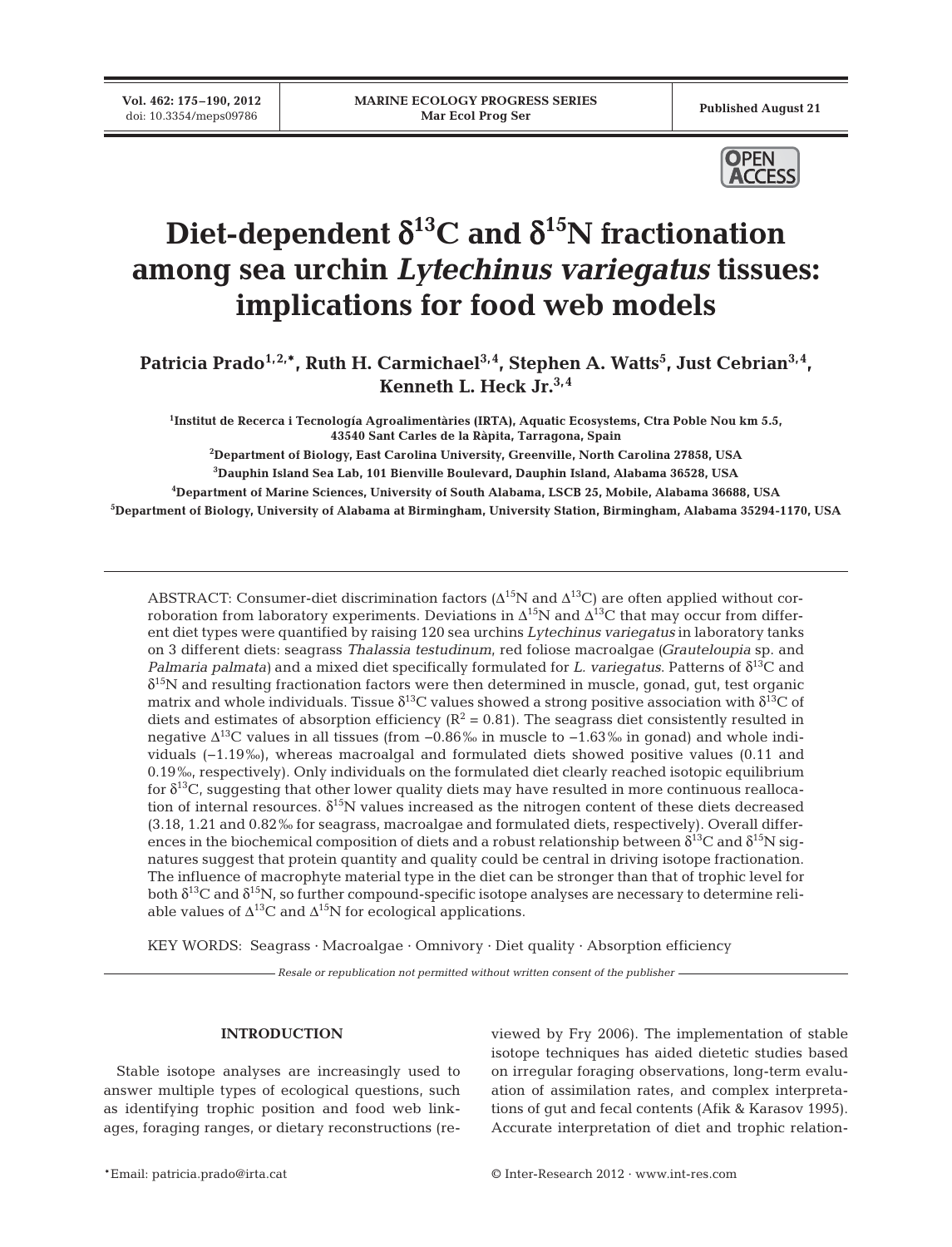ships, however, requires distinct stable isotope signatures among diet sources (DeNiro & Epstein 1978) and the availability of accurate estimates of consumer-diet fractionation (see Gannes et al. 1997). The theoretical  $\Delta^{15}N$  (i.e. the increase in  $\delta^{15}N$  between consumers and their diets) is considered to be around 3.4‰ (Peterson et al. 1985, Kwak & Zedler 1997), but in practice it ranges between 2 and 5‰ (DeNiro & Epstein 1981). For  $\delta^{13}C$ , animals are generally considered to be enriched (i.e.  $\Delta^{13}$ C) by +1‰ and to resemble the  $\delta^{13}$ C value of the diet (Vander Zanden & Rasmussen 2001, Post 2002).

Diet nutritional quality may mediate the magnitude of isotopic fractionation (Hobson et al. 1993, Adams & Sterner 2000, Oelbermann & Scheu 2002, Gaye-Siessegger et al. 2003, Pearson et al. 2003). A meta-analysis across taxa from terrestrial and aquatic systems found that  $\Delta^{15}N$  increased in diets of low nutritional quality (Vanderklift & Ponsard 2003). Robbins et al. (2005) also pointed out that  $\Delta^{15}N$  in mammals and birds was lower for carnivores than for herbivores, presumably because carnivores feed on protein of higher nutritional value that is more similar to that of their own tissues. Similarly, animals fed on high-quality prey have shown smaller  $\Delta^{13}C$  values (<0.37‰) than those starved or reared on low quality diets (Hobson et al. 1993, Oelbermann & Scheu 2002), thus supporting the view that the  $\delta^{13}$ C of predators resembles that of their diet (Minagawa & Wada 1984). Therefore, isotope fractionation in omnivorous animals may vary depending on the availability of plant and animal resources.

The type of plant resource may also have large effects on isotope fractionation, possibly as a result of differences in qualitative characteristics influencing food and/or absorption efficiency by consumers. Crawley et al. (2007) found  $\Delta^{13}$ C values of -9 to -10‰ for amphipods fed on seagrass diets but only −2 to −4‰ for those fed on macroalgae. Since these results provide a large deviation from theoretical values, they suggest that the importance of seagrasses in the diet of marine herbivores could have been previously underestimated (e.g. Lepoint et al. 2000, Vizzini et al. 2002, Tomas et al. 2006). Nutrient absorption may be enhanced owing to the action of symbiotic microbes in consumers' guts (Lawrence & Klinger 2001) but low quality resources are mostly thought to be compensated for by enhanced consumption (Valentine & Heck 2001). Hence, the low values of  $\Delta^{13}C$  reported for seagrass diet by Crawley et al. (2007) could be explained as a result of the assimilation of specific components of the plant material with lower  $\delta^{13}$ C than the bulk tissue, most of which is not metabolized.

The type of body tissue considered is another important influence on isotope signatures and fractionation factors (e.g. Roth & Hobson 2000, Pearson et al. 2003, Sweeting et al. 2007). Differences in  $\delta^{15}N$ among tissues have been related to rates of protein synthesis or degradation and to the relative requirements of essential versus non-essential amino acids subjected to additional metabolic pathways (Fogel & Tuross 2003, Schmidt et al. 2004, O'Brien et al. 2005).  $\Delta^{15}N$  is usually higher in tissues with enhanced protein turnover such as muscle, and lower in other tissues such as heart and liver (Sweeting et al. 2007). Additional variability (up to 1–2‰ of the bulk  $\delta^{15}N$  of tissues) may be induced by the relative composition of amino acids, which may vary in  $\delta^{15}N$  ratios from 0.8 to 6.4‰ among body tissues (Schmidt et al. 2004). For  $\delta^{13}$ C, values across tissues appear to be strongly related to metabolic rates; more metabolically active tissues such as fat and liver have more rapid carbon turnover rates and lower signatures than less metabolically active tissues such as blood or muscle (Tieszen et al. 1983, Hobson & Clark 1992) and may interact with characteristics of the dietary regime such as protein abundance and/ or amino-acid composition (Fantle et al. 1999, Fogel & Tuross 2003, O'Brien et al. 2005). Lipid formation — usually the most depleted biochemical component due to discrimination against  $^{13}$ C during lipid synthesis (DeNiro & Epstein 1977) — also depends on the type of diet and is unevenly stored within tissues. White muscle is characterized by low fat and usually displays the lowest ranges of isotope variability, which makes it the most frequently measured in ecological studies (Pinnegar & Polunin 1999). Invertebrates, however, may only have a small proportion of muscle tissue in their bodies and, on its own, this muscle may not adequately represent dietary contributions. In addition, some taxa such as sea urchins are capable of accumulating reserve compounds other than lipids, such as carbohydrates or proteins within guts, gonads and body wall (Giese 1961, Moss & Lawrence 1972), although the effect of diet type in tissues' signatures remains unexplored. Other factors such as growth rates or developmental stage may also in fluence metabolic rate and the isotopic turnover of tissues, though such effects appear to be somewhat inconsistent (Roth & Hobson 2000, Oelbermann & Scheu 2002).

Sea urchins are widespread and play important roles in shallow benthic communities (Prado et al. 2007, Watts et al. 2007). Specifically, the variegated sea urchin *Lytechinus variegatus* is recognized as the main seagrass consumer in the northern Gulf of Mex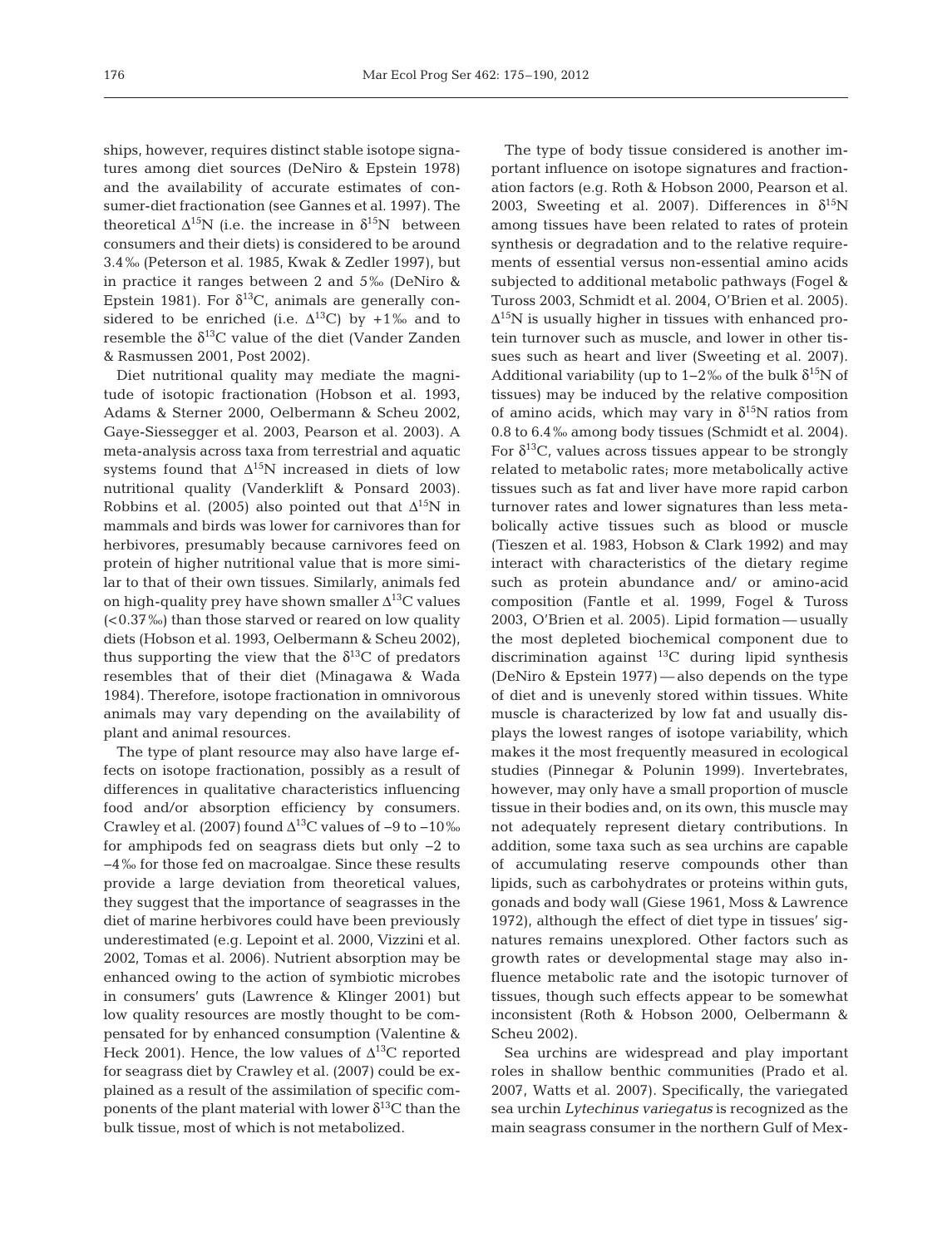ico (Valentine & Heck 2001), but it also feeds on a variety of macroalgae and benthic animals such as mussels, crustaceans and epibionts (Watts et al. 2007) when the availability of macroflora becomes limited (Cobb & Lawrence 2005). Therefore, the variegated sea urchin offers an excellent model to investigate the effects of macrophyte type (seagrass vs. macroalgae), trophic position (herbivore vs. omnivore diets) and tissue-type on consumer-diet fractionation.

In the present study we examine patterns of  $\delta^{13}C$ and δ15N dietary acquisition in the sea urchin *Lytechinus variegatus* growing from juvenile, sexually immature individuals (~2 cm diameter and >6 mo of age; Beddingfield & McClintock 1998) to adult stages (sizes > 4 cm and 1 yr of age; Moore et al. 1963) and fed 2 common types of macrophyte diets, the seagrass *Thalassia testudinum* and red foliose macroalgae *(Grauteloupia* sp. and *Palmaria palmata)*, and a diet formulated for *L. variegatus* with high nutritional and energy content. We assess the variability in  $\Delta^{15}N$ and  $\Delta^{13}$ C across diets, tissues (muscle, gonad, gut and the organic matrix of tests) and whole individuals and conclude with recommendations for future interpretations of stable isotope values from seagrass meadows' food webs.

## **MATERIALS AND METHODS**

#### **Collection of individuals and initial acclimation**

Small *Lytechinus variegatus* (1.5 to 2 cm; n = 150) were collected in mid February 2009 from a shallow seagrass bed of *Thalassia testudinum* located at the end of the Tyndall peninsula in the Saint Andrew's Bay estuary, FL (30° 7' 20.57'' N, 85° 41' 16.32'' W). The urchins were transported to the laboratory within an aerated cooler and, once there, transferred to a large tank (500 l) within the wet lab facilities at the Dauphin Island Sea Lab. Sea water was pumped from Mobile Bay, filtered and recirculated in an environmentally-controlled lab. Experimental conditions were salinity 32 ppt, 22 to 23°C (median annual temperature in the field), alkalinity >200 ppt, pH 8.1 to 8.3, and low dissolved nutrients (NO<sub>3</sub>: <10 mg l<sup>-1</sup>; NO<sub>2</sub> and NH<sub>4</sub>: 0 to 0.2 mg l<sup>-1</sup>), and the aquarium room was maintained on a 12 h light: 12 h dark photoperiod (see Hammer et al. 2004). Nutrient and alkalinity levels in the experimental sea water were monitored daily and water changes made and appropriate quantities of sodium bicarbonate (Arm and Hammer®) added when necessary to maintain the initial levels.

To standardize the stable isotope composition of field-collected individuals during the initial acclimation period, sea urchins were fed a uniform diet from mid February until the end of March. The diet during the acclimation period included thalli of the green alga *Ulva* sp. that were collected from rocks in Mobile Bay, AL, dried, ground and mixed with water and agar (10 g of algal powder plus 2 g of agar per 100 ml of seawater) to produce storable food blocks that were prepared once a week. The tank was cleaned daily to remove excess food and feces.

#### **Experimental design and diet treatments**

Ten 75 l tanks connected to the same feeding system of recirculating water (ca. 2000 l) were deployed within a room at the wet-lab facility. Sea water and photoperiod conditions were the same as during the initial acclimation period. Within each tank, 12 sea urchins were placed in individual containers and 4 individuals randomly assigned to one of the diets (seagrass, red macroalgae, or a formulated diet) for a total of 120 individuals in the experiment. The containers consisted of a  $50 \times 10$  cm rigid plastic mesh cylinder (3 mm hole-size) attached to a PVC base that kept the cylinder upright. Each container was fitted with an aerator.

#### Natural diets

Sea urchins were fed with green leaves of the seagrass *Thalassia testudinum* and 2 types of foliose red algae *(Grauteloupia* sp. from April to mid June, and *Palmaria palmata* from mid June to July). Shoots of *T. testudinum* and fronds of the red alga *Graute loupia* sp. were collected weekly from a site in Big Lagoon, FL (30° 18' 32.47'' N, 87° 22' 55.54'' W) and from a rocky area adjacent to the Mobile Bay ferry landing at Fort Morgan, AL (30° 13' 54.44'' N, 88° 0' 55.70'' W). They were then kept alive in aerated tanks in the wet lab and replaced at the end of each week, at which time samples were collected and preserved (−20°C) for later examination of stable isotope contents and nutritional composition  $(n<sub>Thal</sub> = 16$ ; once a week from April to July). The population of *Grauteloupia* sp. sampled is possibly a first invasive settlement of *G. turuturu* (J. M. Lopez-Bautista, University of Alabama, pers. comm.), and although no sea urchins were observed in the area, it seems to lack defenses against urchin grazing (Rothäusler et al. 2005, Jacquin et al. 2006) and was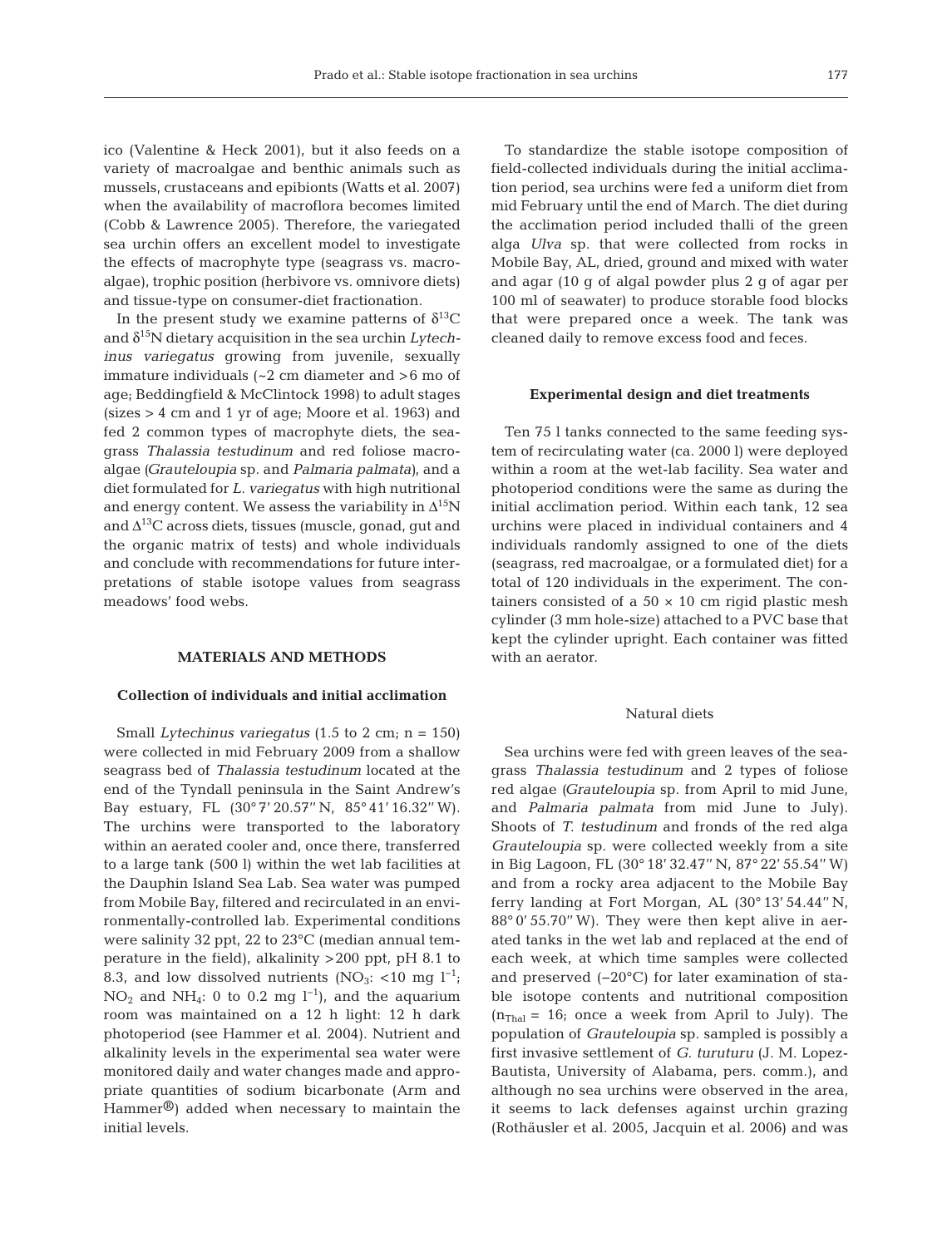consumed at high rates by *Lytechinus variegatus* (P. Prado pers. obs.). Compared to detached clumps of drift macroalgae within seagrass beds (commonly *Laurencia* sp., *Polysiphonia* sp., *Chondria* sp., *Hypnea* sp., and *Gracilaria* sp.; P. Prado pers. obs.), the thick fronds of *Grauteloupia* sp. provided a proxy for red macroalgae that does not easily fragment when manipulated and reduced the risk of contamination across dietary treatments. The alga's local life-cycle was, however, unknown and it disappeared suddenly in mid June, necessitating its replacement with *Palmaria palmata* from a commercial supplier (Atlantic Mariculture) during the last 6 wk of the experiment. Therefore, the number of samples were  $n_{Gra} = 10$  for *Grauteloupia* sp., collected once a week over 2.5 mo and  $n_{Pal} = 5$  for *P. palmata* collected once from the received bag. We selected *P. palmata* because it also has a sheet-like morphology that is easy to manipulate and has been indicated to have a similar protein and carbohydrate content to *Grauteloupia* sp (Morgan et al. 1980, present study) that enhances roe development and growth in other species of sea urchins from the Atlantic coast (Vadas et al. 2000, Cook & Kelly 2007). *P. palmata* was received sun-dried and recovered fresh texture when hydrated. Epiphytes were carefully removed from *T. testudinum* leaves and *Grauteloupia* sp. fronds (no epiphytes were present on *P. palmata)* before offering these diets to the urchins.

### Formulated diet

This consisted of an extruded, nutrient-dense diet formulated with vegetal and animal ingredients designed to maximize sea urchin growth (see Hammer et al. 2012 for details on composition), which was embedded in agar (10 g of pellets plus 2 g of agar per 100 ml of seawater) to minimize disintegration and cross-contamination across treatments. The formulated diet was prepared when necessary and in the same manner throughout the experiment. Samples for later examination of stable isotopes and nutritional composition were collected once from the material remaining at the end of the experiment  $(n_{\text{For}} = 5)$ .

All diets were supplied ad libitum for 1 d and replaced after 24 h, after careful removal of food remains and feces from tanks and containers. At the end of each experimental month, the amount of food ingested and absorbed per individual was monitored during 5 consecutive days.

## **Characterization of diets**

Diet samples of seagrass, red macroalgae and formulated diet were dried to a constant weight at 70°C and ground to a fine powder with a mortar and pestle. Total organic matter (% OM) was calculated by subtraction after combustion of dry samples at 500°C for 5 h. For calorimetry, dried dietary materials and feces (see next subsection) were ground and pelletized. Pellets were mixed with benzoic acid to ensure a complete combustion and then burned in a Parr 6725 Semimicro calorimeter. Gross energy values were expressed in cal g dry wt<sup>-1</sup>. Total lipids  $(\% )$ were extracted from dried diet samples by direct elution with chloroform and methanol, using the methods described by Folch et al. (1957). Total carbohydrates (%) in diets were determined with the phenol–sulfuric acid assay of Dubois et al. (1956) based on colorimetric absorbance at 490 nm. Total crude protein analyses were carried out by combustion at the Eurofins Scientific facility in Des Moines, IA. Only 1 protein sample was analyzed per diet type, which for seagrass and *Grauteloupia* sp. consisted of pooled dried material available from the different collection times.

## **Production efficiency and energetics**

At the end of each month, changes in sea urchin sizes were investigated by weighing individuals to the nearest 0.1 g. Growth rates were estimated as the difference in g wet wt (WW) between urchin weights at the beginning and at the end of each month of the experiment and used to calculate food efficiency rates: growth rate/proportion of OM in diet. Absorption rates of each dietary material (seagrass, red macroalgae and formulated diet) were estimated as the decline in caloric content (cal q dry wt<sup>-1</sup>) from food to feces (Fernandez 1997).

#### **Stable isotope analyses**

## Sample preparation

Ten individuals from the initial acclimation period  $(n = 5$  per tissue and  $5$  for whole-individual analyses) were stored in a −20°C freezer for dissection and determination of stable isotope contents. During later months, 3 individuals from each tank, 1 on each experimental diet, were separated and stored. Individuals from Tanks 1 to 5 were assigned for stable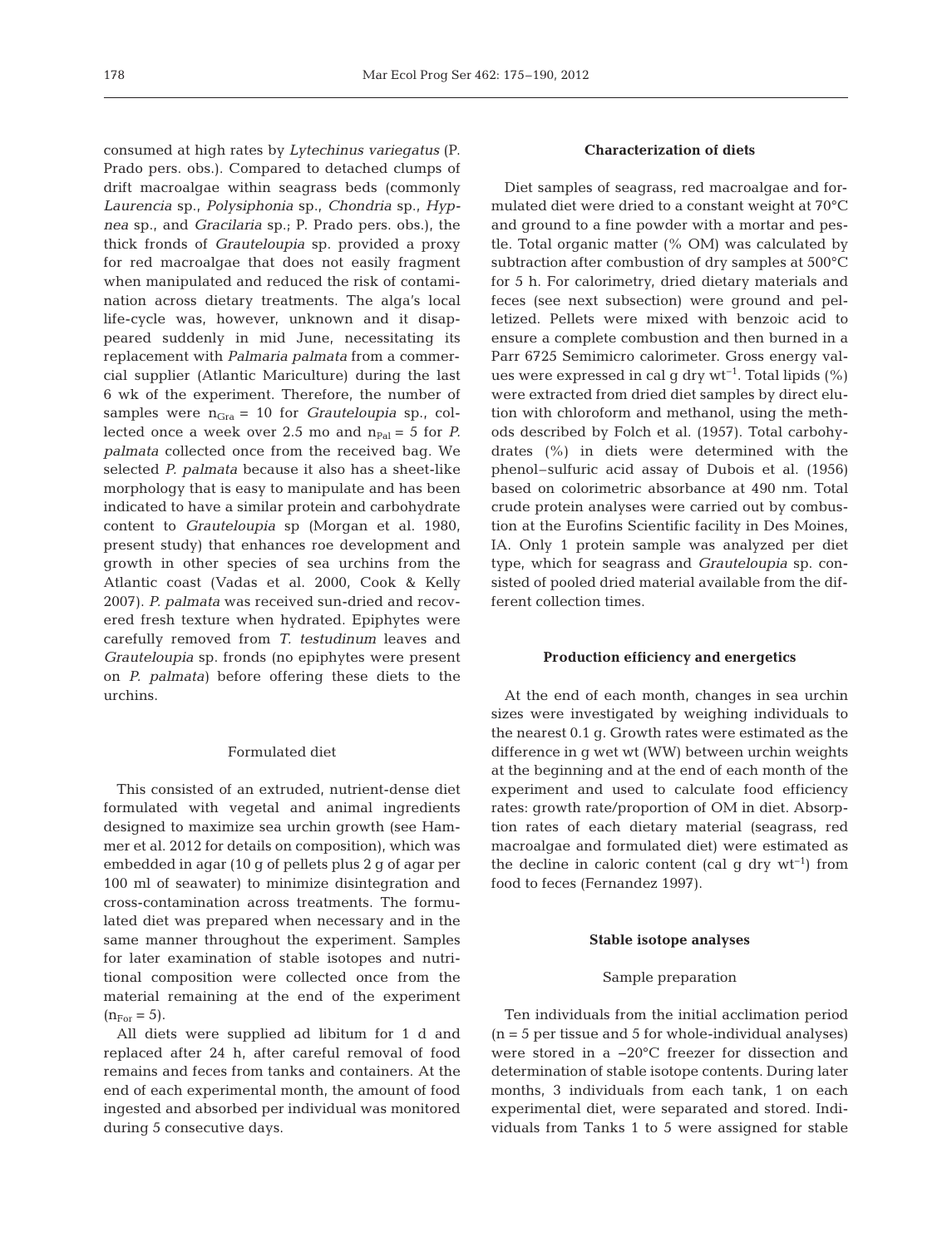isotope analyses of specific tissues (i.e. muscle, gonad, gut and test), whereas whole individuals from Tanks 6 to 10 were analyzed. Samples of epiphytefree seagrass and *Grauteloupia* sp. were taken weekly for stable isotope analyses and stored at −20°C. For the *Palmaria palmata* and the nutrientdense formulated diet, 5 replicate samples were collected throughout the experimental period.

After they were defrosted, individual sea urchins from Tanks 1 to 5  $(n = 60)$  were dissected into different tissues, rinsed with ultrapure water to eliminate food pellet remains, dried, weighed and ground to fine powder using a glass bar (muscle and guts) or a mortar and pestle (gonads and tests). Whole sea urchin individuals from Tanks  $6$  to  $10$  (n =  $60$ ) were ground in a blender that was acid-washed after each sample. The powder was placed in pre-weighed vials. To avoid small losses of nitrogen or possible deviations of isotopic signatures due to removal of inorganic carbon with acidification methods (Carmichael et al. 2008), test and whole sea urchin samples were divided in 2 equal parts that were analyzed separately for  $\delta^{15}N$  and  $\delta^{13}C$  signatures. Inorganic carbon in tests and whole individuals was removed following low stringency methods indicated in Carmichael et al. (2008) for shell material of *Mercenaria mercenaria*. Briefly, 2 series of 2 ml of  $1\%$  PtCl<sub>2</sub> in  $1\text{ N}$ HCl were carefully pipetted into scintillation vials containing ca. 100 mg dry wt of pre-weighed sample. Samples were stirred after each acid addition and left to rest until no further bubbling was observed (24 h). Then, samples were filtered through pre-combusted 0.7 µm glass fiber filters (Whatman) and ultrapure water added thoroughly to minimize residual acid in filtered material. Filters were dried at 60°C and ca. 1 mg of dried organic material was carefully removed from the filter surface. All samples were checked under the microscope to ensure no glass fiber fragments from the filter were included. Finally they were packed into tin capsules for nutrient content and stable isotope analyses.

In total, 130 sea urchins were analyzed for stable isotope composition: 10 during the initial acclimation period and then 60 for tissue and 60 for wholeindividual samples (5 tanks  $\times$  4 mo  $\times$  3 diets) during the rest of the experiment. In contrast, the number of samples from each diet type depended on the need to account for possible temporal variability and availability of the diet:  $n_{U|va} = 5$  (once in March);  $n<sub>Thal</sub> = 16$  (once per week from April to July);  $n<sub>Gra</sub> =$ 10 (once per week from April to mid June);  $n_{Pal} = 5$ (once from the same package);  $n_{For} = 5$  (once at the end of the experiment). All samples were weighed

(ca. 2 to 2.5 mg for vegetal tissues and ca. 1 to 1.3 mg for urchin tissues and the nutrient-dense formulated diet), packed into tin capsules and stored in a desiccator.

Water samples  $(n = 15)$  were randomly collected from different tanks during the experiment to assess the possible contribution of particulate organic matter (POM) to sea urchin diets. Water was filtered through pre-combusted 0.7 µm Whatman glass fiber filters (4 h, 495°C) until clogging (ca. 1500 to 2500 ml), dried at 60°C, packed and stored with the other samples.

#### Analyses

Samples were analyzed with a Thermo Finnigan Delta V advantage mass spectrometer connected to a Costech 4010 elemental analyzer through a Thermo Finnigan Conflo III interface at the Biochemical, Mass spectral, Stable Isotope Analytical Facility at University of Alabama (Tuscaloosa). Isotope ratios in samples were calculated from linear calibration curves constructed with standard reference materials of known composition and a blank correction. The difference in isotopic composition between the sample and reference material (δ<sub>sample-standard</sub>, expressed in per mille, ‰) is determined with the equation:

$$
\delta_{\text{sample-standard}} = [(R_{\text{sample}} - R_{\text{standard}})/(R_{\text{standard}})] \times 1000 \text{ (1)}
$$

where  $R_{\text{sample}}$  is the <sup>13</sup>C/<sup>12</sup>C or <sup>15</sup>N/<sup>14</sup>N ratio in the sample, and  $R_{\text{standard}}$  is the <sup>13</sup>C/<sup>12</sup>C or <sup>15</sup>N/<sup>14</sup>N ratio in the calibration material and  $\delta_{\text{sample-standard}}$  is the difference in isotopic composition of the sample relative to that of the reference (Vienna Peedee Belemnite and atmospheric nitrogen for carbon and nitrogen, respectively). Experimental precision (based on the standard deviation of replicates of an atropine standard and/or IAEA or USGS intercomparison materials) was very good  $(\pm 0.15\% \text{ for }^{13}C \text{ and }$  $\pm 0.11\%$  for <sup>15</sup>N).

#### **Data analyses**

The possible variability in  $\delta^{13}$ C signatures introduced by uneven storage of lipids (typically depleted  $^{13}$ C) across tissues was corrected using the equations provided by Post et al. (2007). The threshold for the application of this correction was an increase in corrected signatures of at least 0.1‰, which occurred at lipid contents of ca. 5% of tissue weights.  $\delta^{13}C$  signatures of diets were normalized using the relationship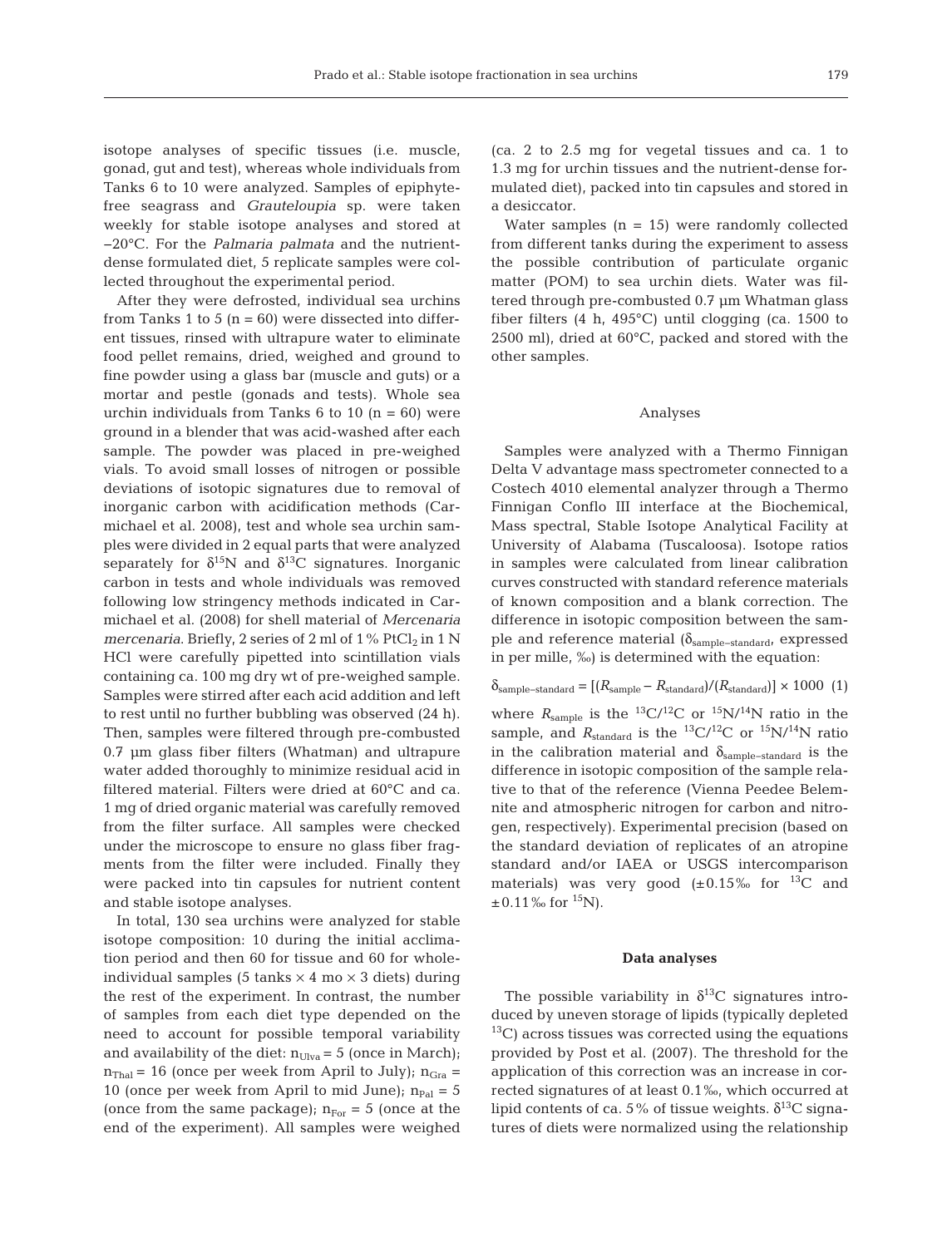with available lipid contents (see Table 1), whereas for tissues we used the relationship with C:N ratios indicated for aquatic animals. Whole individuals, however, presented high levels of carbon (ca. 42 to 54%) that prevented the correction of  $δ^{13}C$  signatures using C:N ratios. Instead, percent lipid content in the carbonate-free body fraction (i.e. dry wt of whole individuals minus dry wt of  $CaCO<sub>3</sub>$  content) was estimated from dry weights and C:N ratios within individual tissues (per diet and experimental month).

 $\Delta^{15}$ N and  $\Delta^{13}$ C per diet, tissue and for whole individuals on each diet were calculated using  $\delta^{15}N$ and normalized  $\delta^{13}$ C signatures of diets and urchins during the last 2 mo of the experiment to ensure that they reflected the incorporation of contemporary dietary material as much as possible. In fact, for the 2 natural diets,  $\delta^{13}$ C in tissues was not clearly at equilibrium and  $\Delta^{13}$ C represents mean values within a possible range. In the particular case of individuals raised on macroalgae, May to June values were used instead due to the unexpected need to replace algal species and the higher δ13C signature of *Palmaria palmata* compared to *Grauteloupia* sp. (see Fig. 1), which may have obscured equilibrium patterns.

Differences in stable isotope composition across Diet (3 levels, fixed factor), Tissue (4 levels, fixed factor) and Month (4 levels, fixed factor) were investigated with a 3-way factorial analysis of variance (ANOVA) and Student-Newman-Keuls (SNK) posthoc analyses. Month and not growing stage (juveniles vs. adults) was considered as a factor in the analyses to circumvent variability in the size at an age among diet treatments. Patterns of isotope composition in whole individuals were assessed with a 2-way factorial ANOVA (Diet and Month, fixed factors). We did not consider *Grauteloupia* sp. and *Palmaria palmata* as different diet levels within the ANOVA because one of the primary objectives of the study was to compare macroalgae to seagrass diets, and possible differences resulting from the change are reflected in the temporal trends. Isotope fractionation ( $\Delta^{15}N$  and  $\Delta^{13}C$ ) across tissues was investigated with a 2-way factorial ANOVA (Diet and Tissue, fixed factors) and with a 1-way ANOVA for whole individuals (Diet, fixed factor). ANOVA assumptions of normality (Chi-square test) and homogeneity of variances (Cochran's test) were not always achieved by transformation and in those instances, the significance level was fixed to  $p < 0.01$  to minimize the risk of making a Type I error. The associations between the  $\delta^{15}$ N and normalized  $\delta^{13}$ C signatures of sea

urchin tissues and whole individuals  $(n = 65$  each when including individuals fed on the initial *Ulva* diet),  $\delta^{15}N$  and normalized  $\delta^{13}C$  signatures of the diets, and %C, %N of the diets (4 mean monthly values for the seagrass and red macroalgae diets and a single value for the formulated diet and the initial *Ulva* diet, respectively) were investigated with correlation and regression analyses. The association between absorption, rates of body growth and food efficiency, and  $\delta^{13}$ C and  $\delta^{15}$ N on those same whole individuals  $(n = 60;$  initial time not measured) was investigated with regression analyses. All statistical analyses were performed using Statistica version 7 software.

#### **RESULTS**

#### **Sea urchin growth, energetics and survival**

Urchins fed on the seagrass diet showed less than half the growth of those fed on red macroalgae (mean  $\pm$  SE, 4.04  $\pm$  0.31 and 8.96  $\pm$  0.27 g wet wt mo<sup>-1</sup>, respectively) and 3 times less growth than those fed on the formulated diet (12.85  $\pm$  0.43 g wet wt mo<sup>-1</sup>). Individuals on the seagrass diet also displayed the lowest food absorption and efficiency rates (22.7  $\pm$  1.28% and 5.33  $\pm$  0.30 g wet wt mo<sup>-1</sup> %OM diet<sup>-1</sup>, respectively), whereas those fed on macro algae showed intermediate values (46.58  $\pm$ 0.49% and 12.76 ± 0.38 g wet wt mo<sup>-1</sup> %OM diet<sup>-1</sup>) and those fed on the formulated diet the highest values (58.12  $\pm$  0.39% and 18.85  $\pm$  0.63 g wet wt mo<sup>-1</sup>. No mortality or starvation was observed for individuals fed any of the diets during the 5 mo experiment.

#### **Lipid contents and corrections**

Mean lipid contents (estimated from C:N ratios; Post et al. 2007) were higher in individuals fed the formulated diet, from 10.7 in April to 20.7% in July) than those fed red macroalgae (3.5 to 19.2%) and seagrass diets (2.3 to 6.3%), and lipid correction (Post et al. 2007) increased  $\delta^{13}$ C signatures by 1.82  $\pm$  0.2,  $0.92 \pm 0.2$ , and  $0.06 \pm 0.04\%$ , respectively for each diet. Differences in lipid contents among sea urchin tissues were also large, with higher values in gonad (23%), followed by gut  $(14.1\%)$ , muscle  $(5.2\%)$  and negligible values in test. Lipid correction also in creased δ<sup>13</sup>C signatures by 2.42  $\pm$  0.13, 1.43  $\pm$  0.06, and  $0.20 \pm 0.02$ ‰, for gonad, gut and muscle, respectively for each tissue.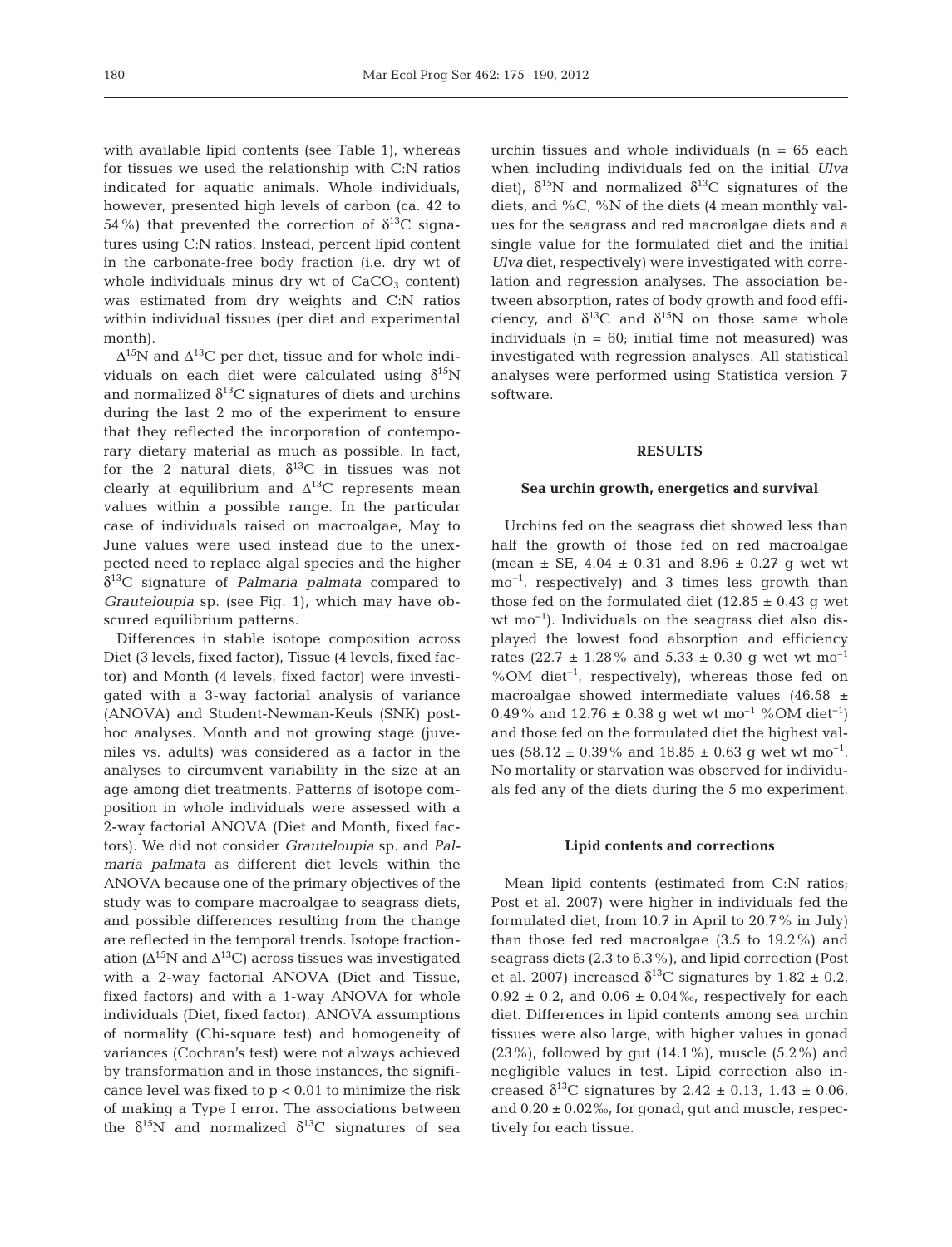Table 1. Mean (±SE) nutritional features of the different diets used to feed sea urchins during the experiment. *Ulva* sp. was used throughout March 2009 as a homogenization diet. *Grateloupia* sp. was used to feed individuals on the red algae treatment from April to mid-June and *Palmaria palmata* from mid-June to the end of July following the exhaustion of *Grateloupia* sp. in the field. Seagrass (*Thalassia testudinum)* and nutrient-dense formulated diets were used constantly from April until the end of the experiment

| Diet type      | Species in diet | Nitrogen<br>$(\%)$ | Carbon<br>(%)    | Organic<br>matter $(\% )$ | Calories<br>$\left(\text{cal}\; \sigma^{-1}\right)$ | Protein<br>$\frac{1}{6}$ dry wt) | Lipid<br>$\frac{6}{6}$ dry wt) | Carbohydrate<br>$\frac{6}{6}$ dry wt) |
|----------------|-----------------|--------------------|------------------|---------------------------|-----------------------------------------------------|----------------------------------|--------------------------------|---------------------------------------|
| Homogenization | $Ulva$ sp.      | $1.95 \pm 0.02$    | $31.67 \pm 0.18$ |                           |                                                     |                                  |                                |                                       |
| Seagrass       | T. testudinum   | $2.47 \pm 0.10$    | $34.37 \pm 0.35$ | $75.72 + 0.99$            | $2889 \pm 29.8$                                     | 15.70                            | $4.3 \pm 0.25$                 | $8.86 \pm 0.58$                       |
| Red macroalgal | Grateloupia sp. | $2.57 \pm 0.14$    | $27.44 \pm 0.43$ | $70.22 \pm 0.82$          | $3017.7 \pm 14.9$                                   | 16.34                            | $1.6 \pm 0.1$                  | $34.71 \pm 1.76$                      |
|                | P. palmata      | $2.84 \pm 0.01$    | $35.82 \pm 0.14$ | $73.5 \pm 0.76$           | $3027 \pm 15$                                       | 18.92                            | $3.5 \pm 0.26$                 | $40.90 \pm 1.64$                      |
| Formulated     |                 | $3.55 \pm 0.09$    | $31.96 + 0.76$   | $68.14 + 1.00$            | $3405.3 + 8.5$                                      | 23.40                            | $9.6 + 0.62$                   | $19.75 + 0.32$                        |

In diets, lipid correction increased  $\delta^{13}$ C signatures by 0.87‰ for the formulated diet, followed by 0.5‰ for the seagrass diet, and 0.31 and 0.2‰ for the red macroalgae and *Ulva* diets, respectively.

# **Diet characterization**

Nutritional characterization of diets showed lower nitrogen, protein, and caloric contents in seagrass and magroalgae than in the formulated diet (Table 1). Lipids were higher in the nutrient-rich formulated diet despite higher carbohydrate content in macroalgae. Lipid-corrected  $\delta^{13}$ C signatures remained lighter in the lipid-rich formulated diet (−21.58 ± 0.05‰) and the macroalgae *Grateloupia* sp. (-20.53 ± 0.53‰) and *Ulva* sp. (pre-treatment diet for signature homogenization;  $-18.86 \pm 0.02\%$ ) than in the macroalgae *Palmaria palmata* (−13.10 ± 0.06‰) and the seagrass *Thalassia testudinum* (−10.21 ± 0.13‰).  $δ<sup>15</sup>N$ signatures were lighter in the formulated (5.15  $\pm$ 0.12‰) and seagrass diets  $(4.77 \pm 0.37\%)$  than in macroalgae (6.77 ± 0.06‰ in *Ulva* sp.; 6.77 ± 0.21‰ in *Gra teloupia* sp.; and 5.56 ± 0.05‰ in *P. palmata)*. For the 2 natural diets collected weekly *(T. testudinum* and *Grateloupia* sp.), there was substantial temporal variation (April to July; Fig. 1). For example, seagrass increased  $\delta^{15}N$  signatures by 2.4‰ and declined  $\delta^{13}C$ by 0.24‰, while *Grateloupia* sp. increased both  $\delta^{15}N$ and  $\delta^{13}$ C signatures by 0.9 and 1.6‰, respectively. The preserved *P. palmata* showed little variation. Particulate organic matter in the water displayed signatures of  $-18.45 \pm 0.45$  and  $5.93 \pm 0.26$ ‰ for δ<sup>13</sup>C and  $\delta^{15}$ N, respectively, which were closer to those of macroalgae than to seagrass or formulated diets.

# **Stable isotope composition in tissues and whole individuals**

 $\delta^{13}$ C signatures (corrected for lipid content) were different across all diet treatments (Table 2), with significantly higher values in individuals fed seagrass  $(-12.17 \pm 0.29\%)$  than in those fed red macro-



Fig. 1. Mean (±SE) stable isotope signatures of (a)  $\delta^{13}$ C and (b)  $\delta^{15}$ N of diets throughout the experiment. Seagrass diet (Thal) was *Thalassia testudinum* throughout. Red macroalgae diet (Algae) was *Grauteloupia* sp. in April and May, mixed *Grauteloupia* sp. (Days 1 to 15) and *Palmaria palmata* (Days 16 to 30) in June and only *P. palmata* in July. (---) Formulated diet (FO) signatures were consistent over the course of the study. ( $\bigstar$ ) *Ulva* sp. diet during urchin acclimation period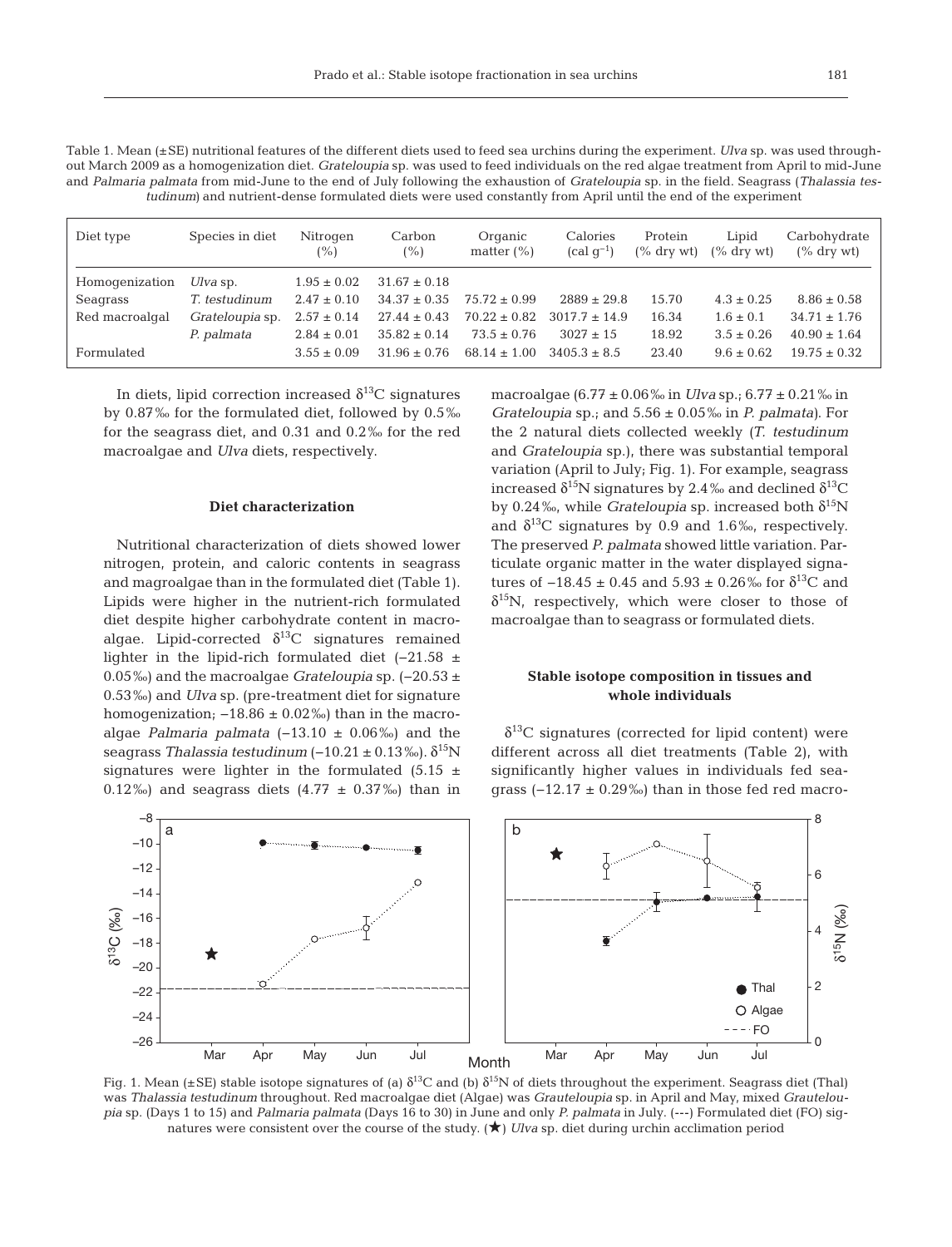algae  $(-16.32 \pm 0.28\%)$  and the formulated diet  $(-20.83 \pm 0.11\%)$ . Differences among tissues depended on the diet (i.e. significant Diet × Tissue inter action) but displayed higher values in muscle and gut (−15.86 ± 0.40 and −16.18 ± 0.48‰, respectively), intermediate in test  $(-16.52 \pm 0.60\%)$ , and lowest in gonad ( $-17.40 \pm 0.47$ ‰). Signatures were similar during the 2 first mo of the experiment and then increased significantly in June and July, particularly for the red macroalgae and the seagrass diets and for gonad tissue (i.e. a significant Diet × Month and Tissue  $\times$  Month interactions; Table 2, Fig. 2). In contrast, the formulated diet seemed to reach isotopic equilibrium after the first month of the experiment for test and gut and at the third month for muscle and gonad (Fig. 2).

 $\delta^{15}$ N signatures were significantly higher in individuals fed the formulated diet  $(5.62 \pm 0.07\%)$  than in those fed seagrass  $(7.72 \pm 0.13\%)$  and red macroalgae (7.74  $\pm$  0.09‰) (Table 2). Differences among tissues were variable across diets (i.e. Diet × Tissue interaction; Table 2) but overall values were higher in muscle  $(8.04 \pm 0.22\%)$  and test  $(7.25 \pm 0.14\%)$  than in gut  $(6.44 \pm 0.14\%)$  and gonads  $(6.38 \pm 0.12\%)$ , which were not significantly different. Temporal variability in  $\delta^{15}N$  was also significant across diets and tissues (i.e. Diet × Month and Tissue × Month interactions; Table 2) but low compared to that displayed by  $\delta^{13}$ C (Fig. 2).

In whole individuals,  $\delta^{13}$ C values were also significantly higher for urchins fed seagrass (−12.77 ± 0.32‰), than for those fed macroalgae  $(-16.57 +$ 0.60‰) and formulated diet (−21.39 ± 0.21‰). For the 2 natural diets, values were low during the first 2 mo of the experiment and then increased in June and July, whereas the formulated diet showed similar values through time (Table 3, Fig. 2).  $\delta^{15}N$  signatures were higher in individuals fed seagrass  $(8.05 \pm$ 0.07‰) than for those on macroalgae  $(7.79 \pm 0.10\%)$ and the nutrient-dense formulated diet  $(5.9 \pm 0.16\%)$ with no significant time effects (Table 3, Fig. 2).

# **Isotope fractionation in tissues and in whole individuals**

 $\Delta^{13}$ C values were consistently negative in individuals fed *Thalassia testudinum* (−1.13 ± 0.29‰), and slightly positive in individuals fed red macroalgae and formulated diets  $(0.89 \pm 0.28$  and  $0.83 \pm 0.15$  %, respectively). However, for individuals fed red ma cro algae, the change from *Grauteloupia* sp. to *Palmaria palmata* in June introduced a certain degree of uncertainty in the estimations and possibly masked further differences among diets. In contrast, differences among tissues were not significant, although they tended to be highest in muscle and lowest in the gonad (Table 4).

For  $\Delta^{15}$ N, significantly higher values were observed in individuals fed seagrass  $(2.85 \pm 0.23\%)$ , followed by those fed macroalgae  $(1.10 \pm 0.21\%)$ , and the formulated diet  $(0.43 \pm 0.14\%)$ . There were also

Table 2. *Lytechinus variegates.* (a) Three-way analysis of variance (ANOVA) and (b) post-hoc Student-Newman-Keuls (SNK) results showing the effects of diet with factors seagrass (SG), red macroalgae (RM) and formulated (FO), tissue type with factors muscle (MU), gonad (GO), gut (GU) and test (TE) and month with factors Apr through Jul in the patterns of  $\delta^{13}C$  (corrected for lipid content) and  $\delta^{15}N$  composition. Significant values in **bold** at  $p < 0.01$  for non-transformable data. ns: not significant

| Source of variation                 | df                  |                         | $\delta^{13}C$ |                     |          | $\delta^{15}N$ |        |  |
|-------------------------------------|---------------------|-------------------------|----------------|---------------------|----------|----------------|--------|--|
|                                     |                     | MS                      | F              | p                   | MS       | F              | p      |  |
| (a) ANOVA                           |                     |                         |                |                     |          |                |        |  |
| Diet                                | $\overline{2}$      | 1254.96                 | 1120.93        | 0.0000              | 11841.25 | 47477.39       | 0.0000 |  |
| Tissue                              | 3                   | 97.59                   | 87.16          | 0.0000              | 118.69   | 475.88         | 0.0000 |  |
| Month                               | 3                   | 17.03                   | 15.21          | 0.0000              | 0.01     | 0.05           | 0.9834 |  |
| Diet x Tissue                       | 6                   | 28.36                   | 25.34          | 0.0000              | 36.40    | 145.93         | 0.0000 |  |
| Diet x Month                        | 6                   | 9.49                    | 8.48           | 0.0000              | 3.18     | 12.74          | 0.0000 |  |
| Tissue x Month                      | 9                   | 10.25                   | 9.15           | 0.0000              | 1.99     | 7.98           | 0.0000 |  |
| Diet $\times$ Tissue $\times$ Month | 18                  | 2.16                    | 1.93           | 0.0155              | 0.66     | 2.64           | 0.0066 |  |
| Error                               | 192                 | 1.12                    |                |                     | 0.53     |                |        |  |
| Cochran's $C$                       |                     |                         | 0.52           |                     |          | $0.29$ (ns)    |        |  |
| Transformation                      |                     |                         | None           |                     |          | None           |        |  |
| $(b)$ SNK                           |                     |                         |                |                     |          |                |        |  |
| Diet                                |                     | FO < RM < SG            |                |                     |          | $FO < RM = SG$ |        |  |
| Tissue                              | $GO < TE < GU = MU$ |                         |                | $GO = GU < TE < MU$ |          |                |        |  |
| Month                               |                     | $Apr = May < Jun < Jul$ |                |                     |          |                |        |  |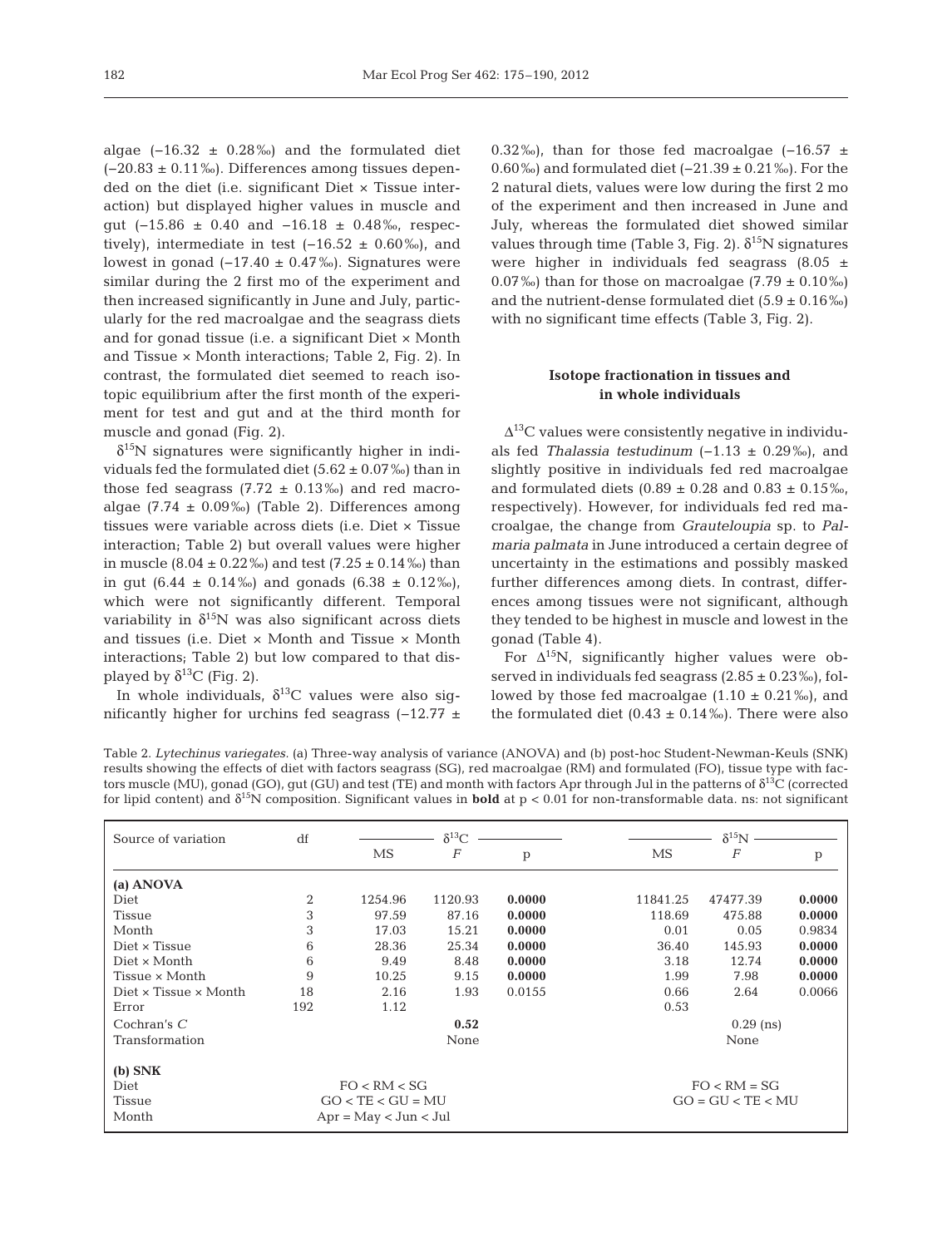

Fig. 2. *Lytechinus variegates.* Mean (±SE) (left column)  $δ$ <sup>13</sup>C and (right column)  $δ$ <sup>15</sup>N stable isotope composition of sea urchin tissues (muscle, gonad, gut and test) and whole individuals fed on seagrass (Thal), macroalgae (Algae) and nutrient-dense formulated diet (FO) at each month of the experiment. WI: whole individual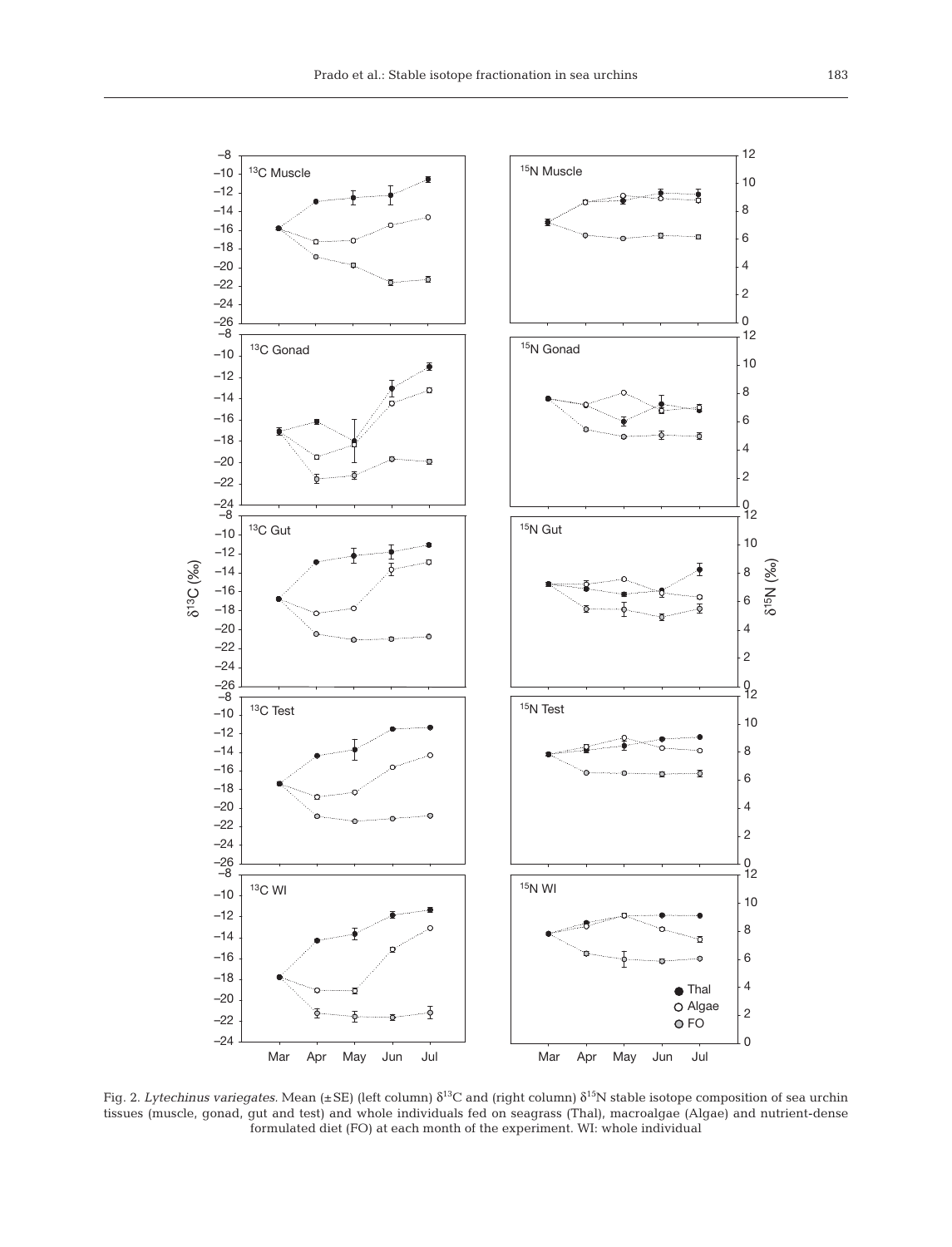| Source of variation | df |              | $\delta^{13}C$          |        |              | $\delta^{15}N$ |        |  |
|---------------------|----|--------------|-------------------------|--------|--------------|----------------|--------|--|
|                     |    | MS           | F                       | p      | MS           | F              | p      |  |
| (a) ANOVA           |    |              |                         |        |              |                |        |  |
| Diet                | 2  | 373.66       | 602.57                  | 0.0000 | 28.167       | 134.72         | 0.0000 |  |
| Month               | 3  | 32.19        | 51.91                   | 0.0000 | 0.664        | 3.18           | 0.0324 |  |
| $Dict \times Month$ | 6  | 11.20        | 18.05                   | 0.0000 | 0.680        | 3.25           | 0.0091 |  |
| Error               | 48 | 0.62         |                         |        | 0.209        |                |        |  |
| Cochran's $C$       |    |              | $0.22$ (ns)             |        |              | 0.68           |        |  |
| Transformation      |    |              | None                    |        |              | None           |        |  |
| $(b)$ SNK           |    |              |                         |        |              |                |        |  |
| Diet                |    | FO < RM < SG |                         |        | FO < RM < SG |                |        |  |
| Month               |    |              | $Apr = May < Jun < Jul$ |        |              |                |        |  |

Table 3. *Lytechinus variegates.* (a) Two-way analysis of variance (ANOVA) and (b) post-hoc Student-Newman-Keuls (SNK) results showing the effects of each diet (seagrass, red macroalgae and the nutrient-dense formulated diet) and month in the patterns of  $\delta^{13}$ C and  $\delta^{15}$ N signatures of whole individuals (WI). Significant values in **bold** at p < 0.01 for non-transformable data. Abbreviations as in Table 2

significant differences across tissues, with higher values in muscle and test and lower values in gonad and gut, which were not significantly different (Table 4a,b). Test represented the mean  $\Delta^{15}N$  consistently better than all other tissues and whole individuals on each diet (Table 4c).

In whole individuals, dietary effects were similar to those observed in tissues.  $\Delta^{13}$ C values were only

significantly lower in individuals fed the seagrass diet  $(-1.19 \pm 0.21\%$ ; *F* = 4.135, df = 27, p < 0.05) although the switch of macroalgae species may have partially masked the differences. In contrast, all diets were significantly different in  $\Delta^{15}N$  (*F* = 225.13, df =  $27$ , p < 0.0001) with highest values in seagrass and lowest in the formulated diet (Table 4b).

Table 4. (a) Two-way analysis of variance (ANOVA) and (b) post-hoc Student-Newman-Keuls (SNK) results showing the effects of diet and tissue type in the values of  $\Delta^{13}C$  and  $\Delta^{15}N$ . Significant values in **bold** at p < 0.01 for non-transformable data. (c) Mean ( $\pm$ SE)  $\Delta^{13}$ C and  $\Delta^{15}$ N in sea urchin tissues and whole individuals (WI) fed on each experimental diet. Calculations were conducted using isotope data for the last 2 mo of the experiment (i.e. individuals were fed seagrass, red macroalgae and the formulated diet during 3 to 4 mo prior). Abbreviations as in Table 2

| Source of variation         |                  | df                        |       | $\Lambda^{13}$ C |        |                 |                    | $\Lambda^{15}$ N -                  |                  |
|-----------------------------|------------------|---------------------------|-------|------------------|--------|-----------------|--------------------|-------------------------------------|------------------|
|                             |                  |                           | MS    | $\overline{F}$   | p      |                 | MS                 | $\overline{F}$                      | p                |
|                             |                  |                           |       |                  |        |                 |                    |                                     |                  |
| (a) ANOVA<br>Diet           |                  |                           | 52.74 | 37.28            | 0.0000 |                 | 62.58              | 183.19                              | 0.0000           |
|                             |                  | 2                         |       |                  |        |                 |                    |                                     |                  |
| Tissue                      |                  | 3                         | 4.596 | 3.249            | 0.0246 |                 | 19.25              | 56.35                               | 0.0000           |
| Diet x Tissue               |                  | 6                         | 2.079 | 1.469            | 0.1953 |                 | 0.888              | 2.59                                | 0.0215           |
| Error                       |                  | 108                       | 1.414 |                  |        |                 | 0.341              |                                     |                  |
| Cochran's $C$               |                  |                           |       | 0.22             |        |                 |                    | 0.24                                |                  |
| Transformation              |                  |                           |       | None             |        |                 |                    | None                                |                  |
|                             |                  |                           |       |                  |        |                 |                    |                                     |                  |
| $(b)$ SNK<br>Diet<br>Tissue |                  |                           |       | $FO = RM < SG$   |        |                 |                    | FO < RM < SG<br>$GO = GU < TE < MU$ |                  |
| (c) Means                   |                  | $\sim$ $\Lambda^{13}$ C – |       |                  |        |                 | $\Lambda^{15}$ N – |                                     |                  |
| Diet type                   | Seagrass         | Red macroalgae            |       | Formulated       |        | Seagrass        | Red macroalgae     |                                     | Formulated       |
| Muscle                      | $-0.86 \pm 0.61$ | $0.94 \pm 0.16$           |       | $1.81 \pm 0.11$  |        | $4.22 \pm 0.20$ | $2.21 \pm 0.09$    |                                     | $1.07 \pm 0.11$  |
| Gonad                       | $-1.63 \pm 0.54$ | $0.84 \pm 0.51$           |       | $0.15 \pm 0.21$  |        | $1.83 \pm 0.31$ | $0.62 \pm 0.15$    |                                     | $-0.14 \pm 0.19$ |
| Gut                         | $-1.03 \pm 0.41$ | $1.52 \pm 0.62$           |       | $0.74 \pm 0.09$  |        | $2.32 \pm 0.31$ | $0.28 \pm 0.16$    |                                     | $0.05 \pm 0.22$  |
| Test                        | $-1.01 \pm 0.10$ | $0.26 \pm 0.31$           |       | $0.61 \pm 0.10$  |        | $3.06 \pm 0.08$ | $1.29 \pm 0.05$    |                                     | $0.74 \pm 0.15$  |
| WI                          | $-1.19 \pm 0.21$ | $0.11 \pm 0.54$           |       | $0.19 \pm 0.32$  |        | $3.18 \pm 0.08$ | $1.21 \pm 0.09$    |                                     | $0.82 \pm 0.08$  |
|                             |                  |                           |       |                  |        |                 |                    |                                     |                  |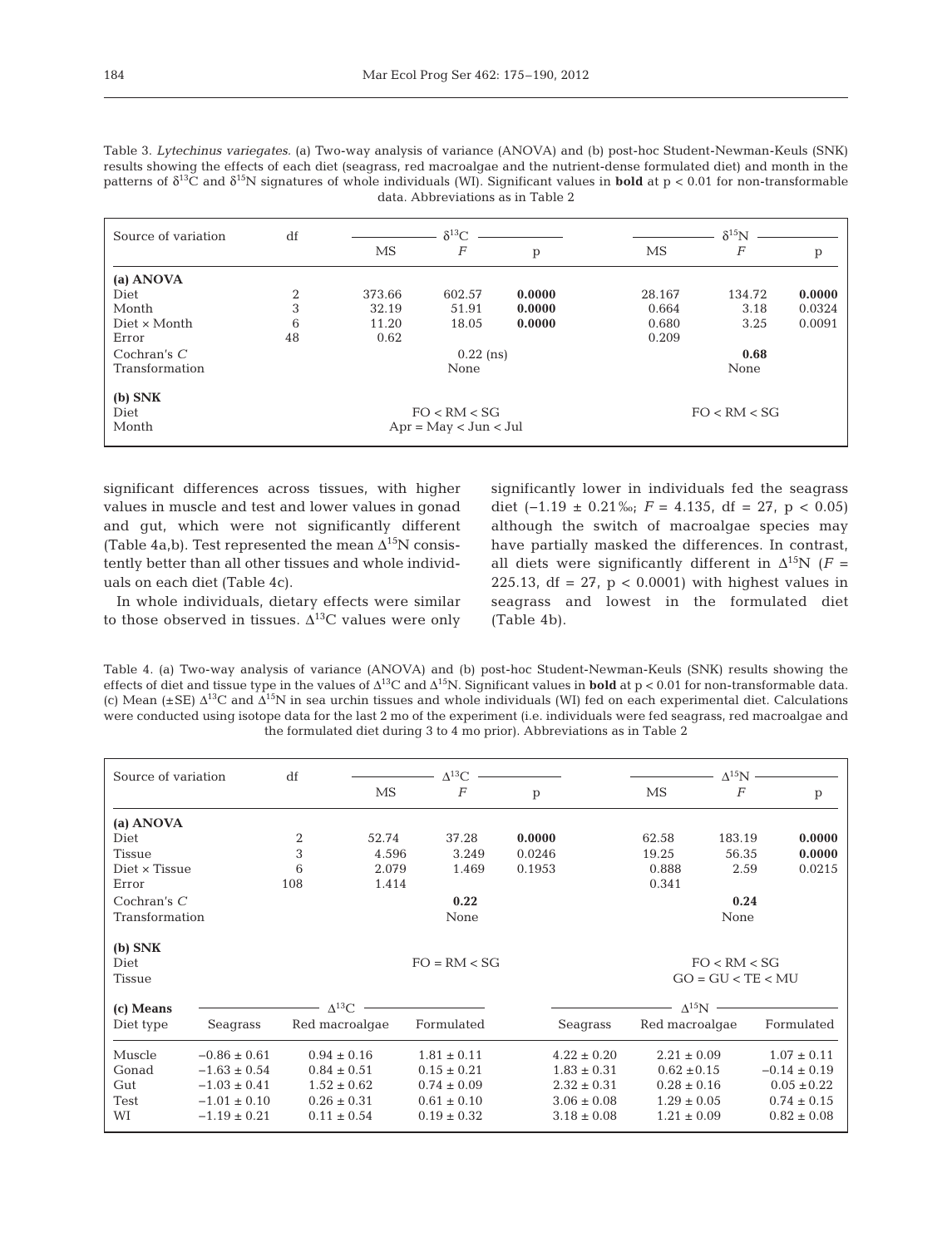#### **Relationships among variables**

Sea urchin isotope signatures with diet composition

 $\delta^{13}$ C signatures in tissues were positively associated (df = 64, from  $R^2 = 0.56$  in gonad to  $R^2 = 0.86$  in gut and test) to  $δ<sup>13</sup>C$  signatures of diets (i.e. means per month of natural diets; for further details see 'Materials and methods'). Significant but lower positive associations were also observed with monthly values of %C in diets (Table 5). For sea urchin tissues,  $\delta^{13}$ C was positively correlated to  $\delta^{15}$ N whereas relationships with %C in tissues were inconsistent.

Conversely,  $\delta^{15}N$  in tissues was negatively associated to %N content in the diet (df = 64, from  $R^2 = 0.49$ in muscle to  $R^2 = 0.67$  in test) and only some tissues showed a weak relationship to  $\delta^{15}N$  signatures of diets (Table 5). The relationship between  $\delta^{15}N$  and %N of tissues was only significant for tests and whole individuals.

# Sea urchin isotope signatures with production and energetic variables

Absorption efficiency, body growth rates, and food efficiency also displayed positive associations with  $\delta^{13}$ C in those same whole individuals (df = 59, R<sup>2</sup> = 0.81, 0.59 and 0.58, respectively; p < 0.0001). For  $\delta^{15}$ N, similar positive relationships were observed (df = 59,  $R^2$  = 0.48, 0.38 and 0.40 for absorption efficiency, body growth, and food efficiency, respectively; p < 0.0001), albeit weaker compared with those observed for  $\delta^{13}$ C.

Table 5. *Lytechinus variegates.* Correlation coefficients (r) between lipidcorrected  $δ<sup>13</sup>C$  and  $δ<sup>15</sup>N$  in tissues and whole individuals (WI); and determination coefficients  $(R^2)$  between stable isotope contents in tissues and whole individuals (WI) and lipid-corrected  $δ<sup>13</sup>C$  and  $δ<sup>15</sup>N$  in all diets, and %C and %N in tissues and diets. \*p < 0.01, \*\*p < 0.001, \*\*\*p < 0.0001

|                        | $\delta^{15}$ N tissue | $\delta^{13}$ C diet | $\%C$ tissue | $\%C$ diet  |
|------------------------|------------------------|----------------------|--------------|-------------|
| $\delta^{13}$ C muscle | $0.78***$              | $0.84***$            | 0.0007       | $0.24***$   |
| $\delta^{13}$ C gonad  | $0.61***$              | $0.56***$            | $0.07*$      | $0.20***$   |
| $\delta^{13}C$ gut     | $0.55***$              | $0.86***$            | 0.001        | $0.31***$   |
| $\delta^{13}$ C test   | $0.77***$              | $0.86***$            | $0.32***$    | $0.29***$   |
| $\delta^{13}$ C WI     | $0.70***$              | $0.85***$            | $0.49***$    | $0.33**$    |
|                        |                        | $\delta^{15}$ N diet | %N tissue    | $\%$ N diet |
| $\delta^{15}$ N muscle |                        | 0.02                 | $0.09*$      | $0.49***$   |
| $\delta^{15}$ N gonad  |                        | $0.17***$            | 0.07         | $0.58***$   |
| $\delta^{15}$ N gut    |                        | $0.10*$              | 0.14         | $0.64***$   |
| $\delta^{15}$ N test   |                        | 0.09                 | 0.17         | $0.67***$   |
| $\delta^{15}$ N WI     |                        | 0.04                 | $0.38***$    | $0.61***$   |

# **DISCUSSION**

To our knowledge this is the first time that the effect of diets with different plant and animal ingredients on isotopic fractionation has been investigated in a marine omnivore. Mean  $\Delta^{13}$ C in whole individuals was similar for individuals fed on macroalgae and on the agar-incorporated formulated diet (0.11 and 0.19‰, respectively) and negative for individuals fed on the seagrass diet (−1.19‰). However, only individuals on the formulated diet were clearly in isotopic equilibrium for  $\delta^{13}$ C during the experiment, suggesting that urchins fed on less balanced diets, such as seagrass, may constantly reallocate internal resources. Yet, there is likely uncertainty for macroalgae because the species switch in June may have prevented isotopic equilibrium and altered  $\Delta^{13}C$  values. On the other hand, our results also suggest that other metabolic aspects such as digestibility and food assimilation may be important factors influencing  $\Delta^{13}$ C in seagrass systems, which does not adequately reflect carbon sources. Individuals fed on the seagrass diet, which contained the lowest protein content, also had higher  $\Delta^{15}N$  (3.18‰) than those fed on diets richer in protein (1.21 and 0.82‰ for macroalgae and formulated diet, respectively), which attained values that were lower than the 1.3 to 5.3‰ increase per trophic level indicated by Minagawa & Wada (1984). Our results highlight the problems in using theoretical levels of fractionation across species and ecosystems but also suggest that nutritional and metabolic variables could be used to adjust these values for mixing models.

#### **Dietary effects**

Differences in  $\delta^{13}$ C values across individuals strongly reflected patterns of  $\delta^{13}$ C within diets. However, the association between dietary and  $\delta^{13}$ C signatures in tissues was lower for urchins fed on seagrass  $(R^2$  from 0.2 in tests to 0.4 in gonad) than for those fed on macroalgae  $(R^2$  from 0.67 in gut to 0.79 in test and gonad), suggesting that carbon components are not incorporated equally into tissues from each diet. In fact,  $\delta^{13}$ C signatures in tissues and whole individuals were strongly associated to overall differences in body growth, absorption, and food efficiency of diets. Sea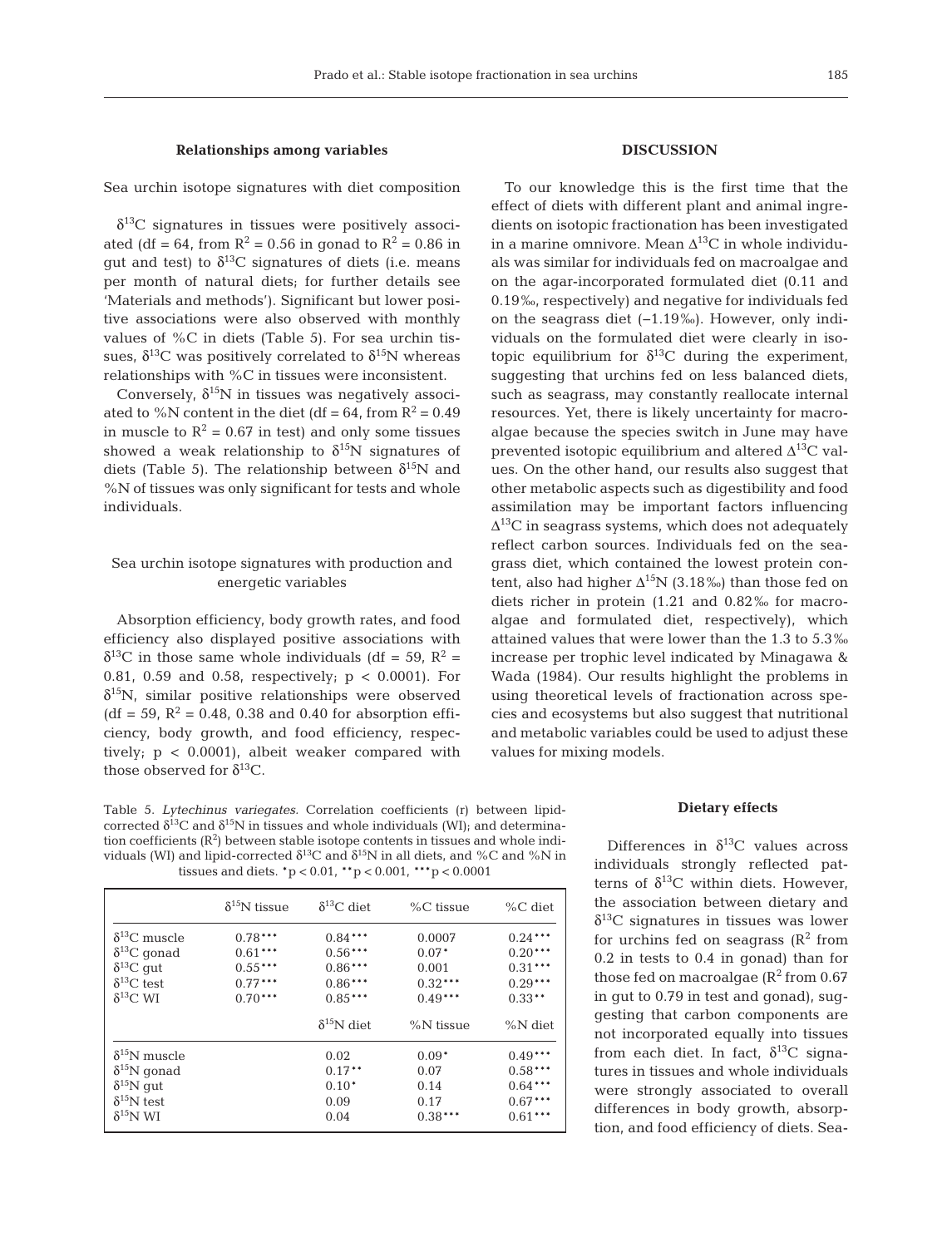grass absorption efficiency is usually low among its consumers, e.g. 19% of organic matter in *Lytechinus variegatus* (Lowe & Lawrence 1976), 40% in Trochoid gastropods (Peduzzi 1987) and 18 to 38% in fish (Klumpp & Nichols 1983, Velimirov 1984), and uneven across biochemical components (Klumpp & Nichols 1983). The seagrass 'juice' (i.e. water with soluble compounds) is assimilated up to 100% and contains the largest part of the leaf protein fraction (ca. 67% according to Klumpp & Nichols 1983). The carbon isotope ratio of plant amino acids reflects both photosynthetic physiology and subsequent isotopic fractionation during amino acid synthesis (Abelson & Hoering 1961). Despite large variability across plant species (by ca. 20‰),  $\delta^{13}C$  values of non-essential amino acids tend to be more enriched in  $\delta^{13}$ C than essential amino acids (Fogel & Tuross 2003, O'Brien et al. 2005). Therefore, enhanced absorption of essential amino acids and/or other biochemical compounds in seagrass leaf 'juice' with a  $\delta^{13}$ C signature that is lower than bulk tissue could partly explain negative  $\Delta^{13}$ C values for the seagrass diet (see also Fantle et al. 1999). *L. variegatus* absorbs 67% of the turtlegrass lipid content and 13% of carbohydrates (Lowe & Lawrence 1976). Carbohydrate content in seagrass was small compared to protein, and lipid content in urchins fed the seagrass diet was also the lowest. In addition, significant positive associations between  $\delta^{13}$ C and  $\delta^{15}$ N in test (R<sup>2</sup> = 0.64) and whole individuals ( $\mathbb{R}^2 = 0.47$ ) suggests incorporation from seagrass protein pools.

The low nutritional quality of the seagrass diet in terms of biochemical composition and absorption efficiency may have also slowed down (or prevented)  $\delta^{13}$ C equilibrium in tissues compared to the rapid stabilization observed in individuals fed the nutrientrich formulated diet. Isotopic equilibrium is a meaningful paradigm in some biological processes such as shell formation that commonly precipitates  $\delta^{18}$ O and  $\delta^{13}$ C in equilibrium with ambient waters (see Mc-Connaughey 1989). This, however, may be unrealistic for a trophic model, as the quality of a single resource may be insufficient to warrant the whole nutritional needs of a consumer (Westoby 1974), and the stable isotope composition of natural diets can also vary through time (Boon & Bunn 1994, present study). We found little monthly variation in seagrass δ<sup>13</sup>C (0.61‰ decline) compared to  $\delta^{15}$ N (1.54‰ increase) whereas monthly variability in sea urchin tissues was much higher for carbon (up to 5.15‰ increase in gonad  $\delta^{13}$ C and a 0.35% decrease in  $\delta^{15}$ N) and suggests the influence of nutritional aspects in the isotopic equilibrium of tissues. For red macroalgae, unfortunately it is also possible that variability of  $\delta^{13}$ C signatures within tissues is due to the species switch during the experiment, and the effect of nutritional quality in non-equilibrium patterns cannot be fully discerned.

For nitrogen, elemental dietary content, rather than  $\delta^{15}N$  signatures, was the most important factor determining patterns of  $\delta^{15}N$  and  $\Delta^{15}N$  in sea urchins. δ15N in *Thalassia* was very similar to that of the formulated diet (except in April) whereas values of macroalgae were significantly higher. In contrast,  $\delta^{15}$ N in sea urchins was similar for plant diets (7.72) and 7.74‰ for seagrass and macroalgae, respectively) and significantly lower for the formulated diet (5.62‰). Higher  $\delta^{15}N$  signatures in individuals fed herbivorous diets show that, on their own, they may not be accurate descriptors of the trophic position of sea urchins (Prado et al. 2010, Wangensteen et al. 2011) and require further support from fractionation rates. Yet, strong positive relationships with dietary N content were observed in all tissues, confirming the influence of N intake on  $\Delta^{15}N$  (e.g. Adams & Sterner 2000, Vanderklift & Ponsard 2003). Higher fractionation rates in nitrogen-poor vegetal diets (2.47% N and 2.57 to 2.84% N in seagrass and macroalgae) compared to the nutrient-dense formulated diet (3.55% N) could be partly explained by concentration-dependent enzymatic discrimination against the heavy isotope. For instance, nutrient concentration is a key factor influencing  $\Delta^{15}$ N in soil– plant systems (see review by Högberg 1997).  $\Delta^{15}N$ increases at low availability of  $NO<sub>3</sub><sup>-</sup>$  (when it is reduced to  $NO_2^-$ ; Mariotti et al. 1982) or  $NH_4^+$  in the medium (during assimilation of ammonia; Yoneyama et al. 1991), an analogous pattern to that observed here for nutrient-poor diets. In animals, the effect of enhanced protein quantity may also cause increased fractionation because protein catabolism and excretion increase when protein intake exceeds animal requirements (Robinson et al. 2006), although this does not seem to be the case here.

Our results are also in agreement with the Roth & Hobson (2000) hypothesis, which predicts decreasing  $\Delta^{15}$ N with increasing protein quality (expressed as biological value). In line with this hypothesis, Robbins et al. (2005) found that  $\Delta^{15}N$  decreased as protein quality increased with trophic level (i.e. herbivores to carnivores), with this trend accounting for up to 72% of the variation in discrimination factors across 5 major diet groupings of mammals and birds. Similar results were also reported for fish by Gaye-Siessegger et al. (2003), who found higher absolute values of trophic shift in tilapia *Oreochromis niloticus*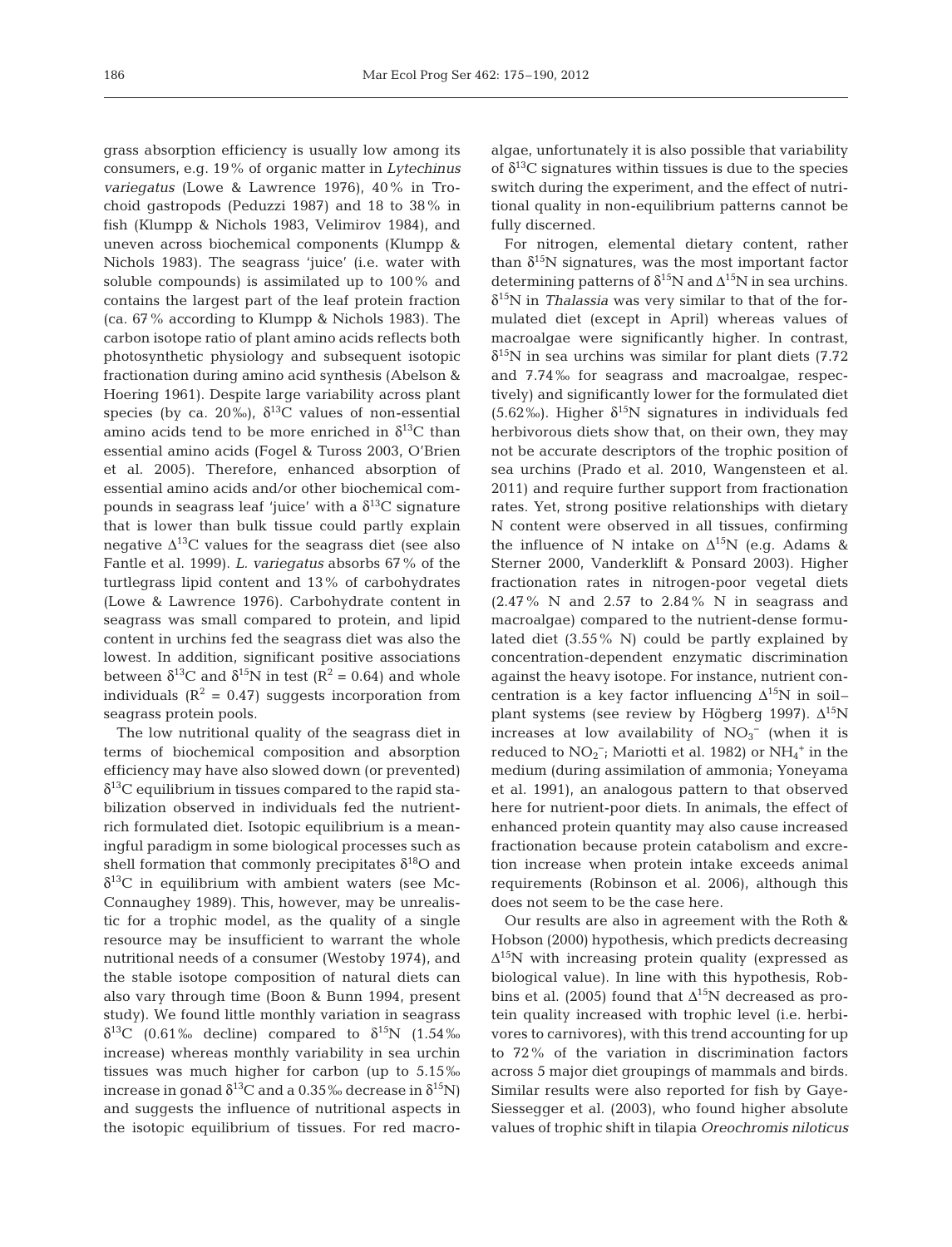fed a wheat-based diet than in tilapia fed a fishbased diet. Because animals generally have very consistent amino acid profiles (Robbins 1993), one would expect that herbivores would have to undergo higher rates of transamination than carnivores to meet structural and metabolic requirements and that the gathering of  $15N$  through metabolic reactions would lead to enhanced  $\Delta^{15}N$ . Additionally,  $\Delta^{15}N$ variability may result from differences in  $\delta^{15}N$  signals among dietary groups because individual amino acids also differ in their stable isotopic signatures (Schmidt et al. 2004). Thus, we propose that both dietary protein quality and quantity may be important factors influencing patterns of  $\Delta^{15}N$ .

## **Tissue specificity**

Mean values of  $\Delta^{13}$ C tended to be higher in muscle (0.63‰) and gut (0.41‰) than in gonad (−0.21%) and test (−0.04‰), possibly as a result of metabolic differences in rates of carbon turn-over within tissues (Tieszen et al. 1983, Hobson & Clark 1992). Tieszen et al. (1983) found shorter half-lives of carbon components (from 6.4 d in liver to 47.5 d in hair) and lower  $\delta^{13}$ C signatures in more metabolically active tissues. Indirect evidence that muscle had the lowest carbon turnover rates compared to storage organs (i.e. gut, gonads and body wall; Giese 1961, Moss & Lawrence 1972) is provided by a lower increase in  $\delta^{13}$ C in muscle when the red macroalgae diet was changed from *Grauteopia* sp. to *Palmaria palmata* in June, a change that may have influenced observed differences among tissues to an uncertain state. Muscle was also the tissue with slowest growth throughout the experiment (ca. 61 to 63% increase from initial weight), whereas gonads increased by 78 to 97% and gut and body wall showed intermediate values. Additional differences may also arise from variability in major biochemical fractions of tissues (DeNiro & Epstein 1978). Mean lipid contents estimated from C:N ratios (Post et al. 2007) were larger in the gonad  $(23\%)$ , followed by gut  $(14.1\%)$  and muscle  $(5.2\%)$ , and the use of lipid corrections (Post el al. 2007) increased  $\delta^{13}$ C signatures from 2.4‰ in gonad to 0.20‰ in muscle. However, since a correction was used, observed variability among tissues must be due to differences in the accumulation of other biochemical compounds rather than lipids. Guts and gonads may attain comparable protein levels and mainly differ in carbo hydrate storage  $(0.3 \text{ to } 6\% \text{ in} \text{ gut} \text{ and up})$ to ca. 35% in gonad; Moss & Lawrence 1972). Carbohydrate levels may also partly account for  $\delta^{13}$ C differences in protein-rich tissues such as muscle (ca. 1 to 2% glycogen) and the body wall (ca. 15 to 20%; Swift et al. 1986). Carbohydrate storage may be promoted by protein-rich diets (Fernandez 1997), which may explain the lack of association between  $\delta^{13}$ C and  $\delta^{15}$ N in tissues of individuals fed the formulated diet.

There were significant differences in mean  $\Delta^{15}N$ among tissues, with higher values in muscle (2.49‰) and test (1.69‰) and similar low values in gut (0.89‰) and gonad (0.77‰) with no influence of age or body size (see also Minagawa & Wada 1984). In fact, several authors have also found differences among vertebrate tissues (e.g. DeNiro & Epstein 1981, Hobson & Clark 1992, Sweeting et al. 2007), albeit with contrasting results that are possibly related to taxonomic differences. In birds, Hobson & Clark (1992) found that only muscle tissue had significantly higher values than blood, liver, collagen and feathers. In fish, Sweeting et al. (2007) also found higher rates of  $\Delta^{15}N$  in muscle and heart compared to liver for the 2 types of diets tested. Our results show similar patterns for sea urchin muscle, with the differences found among tissues being possibly influenced by the balance between protein levels and turn-over rates across tissues. For instance, gut and gonads, which often contain similar protein levels (ca. 20 to 35%; Giese 1961, Moss & Lawrence 1972), displayed comparable values of  $\Delta^{15}N$ . In contrast, the organic portion of sea urchin tests, which may be made up to 81−85% of protein (Swift et al. 1986), and the lantern muscle itself displayed the highest fractionation values. Patterns of whole individuals reflected that of the test (i.e. the major body constituent); therefore, for sea urchins, test tissue may provide more realistic patterns of  $\delta^{15}N$  and  $\Delta^{15}N$  than those based on traditional muscle values.

Our results provide new insights into the interpretation of results from previous isotope studies on seagrass food-webs (e.g. Lepoint et al. 2000, Vizzini et al. 2002, Tomas et al. 2006). Specifically, our data suggest that certain compounds may be preferentially transferred into secondary production by seagrass consumers, which may explain why herbivores and seagrasses can have poor isotopic correspondence despite high levels of consumption (e.g. Valentine & Heck 2001, Prado et al. 2007). Here we provide evidence that absorption efficiency may influence the stable isotope signatures of consumers, particularly for aquatic herbivores feeding on plant material with low digestibility such as seagrasses (e.g. Lowe & Lawrence 1976, Klumpp & Nichols 1983). The negative values of  $\Delta^{13}$ C for the sea urchin studied here and other herbivores (Crawley et al.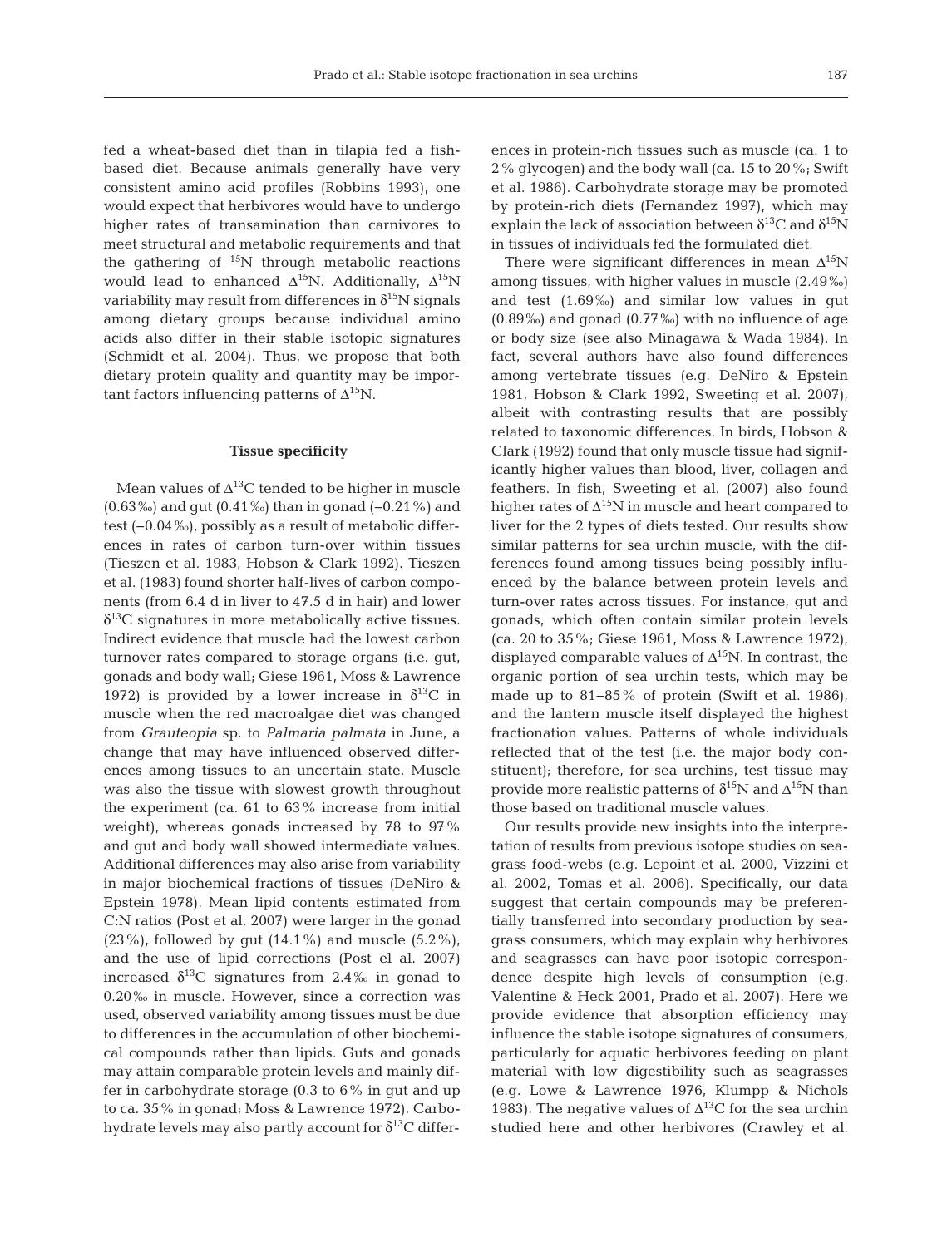2007) may result from selective assimilation of certain compounds. Theoretical fractionation values cannot be applied with impunity and trophic models for seagrass beds based on isotope analyses require further investigation and precision. Differences in  $\Delta^{13}C$  and  $\Delta^{15}N$  between seagrass and algae were higher than those between trophic levels. In addition to knowledge of absorption efficiencies, the robust relationship between  $\delta^{13}$ C and  $\delta^{15}$ N signatures suggests that protein quantity and quality could be important to defining stable isotope fractionation, although for  $\Delta^{15}N$ , effects may be variable among organisms or groups of organisms depending on the biochemical form of nitrogen excretion (Vanderklift & Ponsard 2003). The causes, nature and implications of variability in fractionation deserve more research to improve mixing models and species-specific estimates of trophic positions.

*Acknowledgements.* P.P. was supported by a postdoctoral scholarship from the Ramón Areces Foundation, and partial support of this work was provided by NOAA MARFIN and NOAA Northern Gulf Institute grants to K.L.H. and a NOAA NCDDC grant to J.C. We are grateful to J. Brown (Stable Isotope Analytical Facility, University of Alabama at Tusca loosa) for advice and analyses of stable isotope samples. We thank the Tech Support team at the Dauphin Island Sea Lab for helping us maintain the appropriate physicochemical conditions in experimental tanks, and the staff of the Carmichael and Watts laboratories for support.

#### LITERATURE CITED

- ▶ Abelson PH, Hoering TC (1961) Carbon isotope fractionation in formation of amino acids by photosynthetic organisms. Proc Natl Acad Sci USA 47:623-632
- ► Adams TS, Sterner RW (2000) The effect of dietary nitrogen content on trophic level 15N enrichment. Limnol Oceanogr 45:601-607
- ▶ Afik D, Karasov WH (1995) The trade-offs between digestion rate and efficiency in warblers and their ecological implications. Ecology 76: 2247−2257
	- Beddingfield SD, McClintock JB (1998) Differential survivorship, reproduction, growth and nutrient allocation in the regular echinoid *Lytechinus variegatus* (Lamarck) fed natural diets. J Exp Mar Biol Ecol 226:195–215
- ► Beddingfield SD, McClintock JB (2000) Demographic characteristics of *Lytechinus variegatus* (Echinoidea: Echinodermata) from three habitats in a North Florida Bay, Gulf of Mexico. PSZN I: Mar Ecol 21:17-40
- ▶ Boon PI, Bunn SE (1994) Variations in the stable isotope composition of aquatic plants and their implications for food web analysis. Aquat Bot 48:99-108
- Carmichael RH, Hattenrath T, Valiela I, Michener RH (2008) ➤ Nitrogen stable isotopes in the shell of *Mercenaria mercenaria* trace wastewater inputs from watersheds to estuarine ecosystems. Aquat Biol 4: 99−111
- ► Cobb J, Lawrence JM (2005) Diets and coexistence of the sea urchins *Lytechinus variegatus* and *Arbacia punctu-*

*lata* (Echinodermata) along the central Florida gulf coast. Mar Ecol Prog Ser 295: 171−182

- ► Cook EJ, Kelly MS (2007) Effect of variation in the protein value of the red macroalga *Palmaria palmata* on the feeding, growth and gonad composition of the sea urchins *Psammechinus miliaris* and *Paracentrotus lividus* (Echinodermata). Aquaculture 270: 207−217
- ► Crawley KR, Hyndes GA, Vanderklift MA (2007) Variation among diets in discrimination of  $\delta^{13}$ C and  $\delta^{15}$ N in the amphipod *Allorchestes compressa.* J Exp Mar Biol Ecol 349: 370−377
- ► DeNiro MJ, Epstein S (1977) Mechanism of carbon isotope fractionation associated with lipid synthesis. Science 197: 261−263
- ▶ DeNiro MJ, Epstein S (1978) Influence of diet on the distribution of carbon isotopes in animals. Geochim Cosmochim Acta 42: 495−506
- ► DeNiro MJ, Epstein S (1981) Influence of diet on the distribution of nitrogen isotopes in animals. Geochim Cosmochim Acta 45: 341−351
- ► Dubois M, Gilles KA, Gilles JK, Hamilton JK, Rebers PA, Smith F (1956) Colorimetric method for determination of sugars and related substances. Anal Chem 28:350-356
- Fantle MS, Dittel AI, Schwalm SM, Epifanio CE, Fogel ML ➤ (1999) A food web analysis of the juvenile blue crab, *Callinectes sapidus*, using stable isotopes in whole animals and individual amino acids. Oecologia 120:416−426
- ► Fernandez C (1997) Effect of diet on the biochemical composition of *Paracentrotus lividus* (Echinodermata: Echinoidea) under natural and rearing conditions (effect of diet on biochemical composition of urchins). Comp Biochem Physiol 118: 1377−1384
- ► Fogel ML, Tuross N (2003) Extending the limits of paleodietary studies of humans with compound specific carbon isotope analysis of amino acids. J Archaeol Sci 30: 535−545
- ► Folch J, Lees M, Sloane Stanley GH (1957) A simple method for the isolation and purification of total lipids from animal tissues. J Biol Chem 226: 497−509
- Fry B (2006) Stable isotope ecology. Springer, New York, NY
- Gannes LZ, O'Brien DM, Martínez del Rio C (1997) Stable ➤ isotopes in animal ecology: assumptions, caveats, and a call for more laboratory experiments. Ecology 78: 1271−1276
- Gaye-Siessegger J, Focken U, Abel HJ, Becker K (2003) ➤ Feeding level and diet quality influence trophic shift of C and N isotopes in Nile tilapia (*Oreochromis niloticus* (L.)). Isotopes Environ Health Stud 39: 125−134
- Giese AC (1961) Further studies on *Allocentrotus fragilis*, a ➤ deep-sea echinoid. Biol Bull (Woods Hole) 121: 141−150
- ▶ Hammer BW, Hammer HS, Watts SA, Desmond RA, Lawrence JM, Lawrence AL (2004) The effects of dietary protein concentration on feeding and growth of small Lytechinus variegatus (Echinodermata: Echinoidea). Mar Biol 145: 1143−1157
- ▶ Hammer HS, Powell ML, Jones WT, Gibbs VK, Lawrence AL, Lawrence JM, Watts SA (2012) Effect of feed protein and carbohydrate levels on feed intake, growth, and gonad production of the sea urchin, *Lytechinus variegatus.* J World Aquacult Soc 43: 145−158
- ► Hobson KA, Clark RG (1992) Assessing avian diets using stable isotopes I: turnover of  $^{13}C$  in tissues. Condor 94: 181−188
- ► Hobson KA, Alisauskas RT, Clark RG (1993) Stable nitrogen isotope enrichment in avian tissues due to fasting and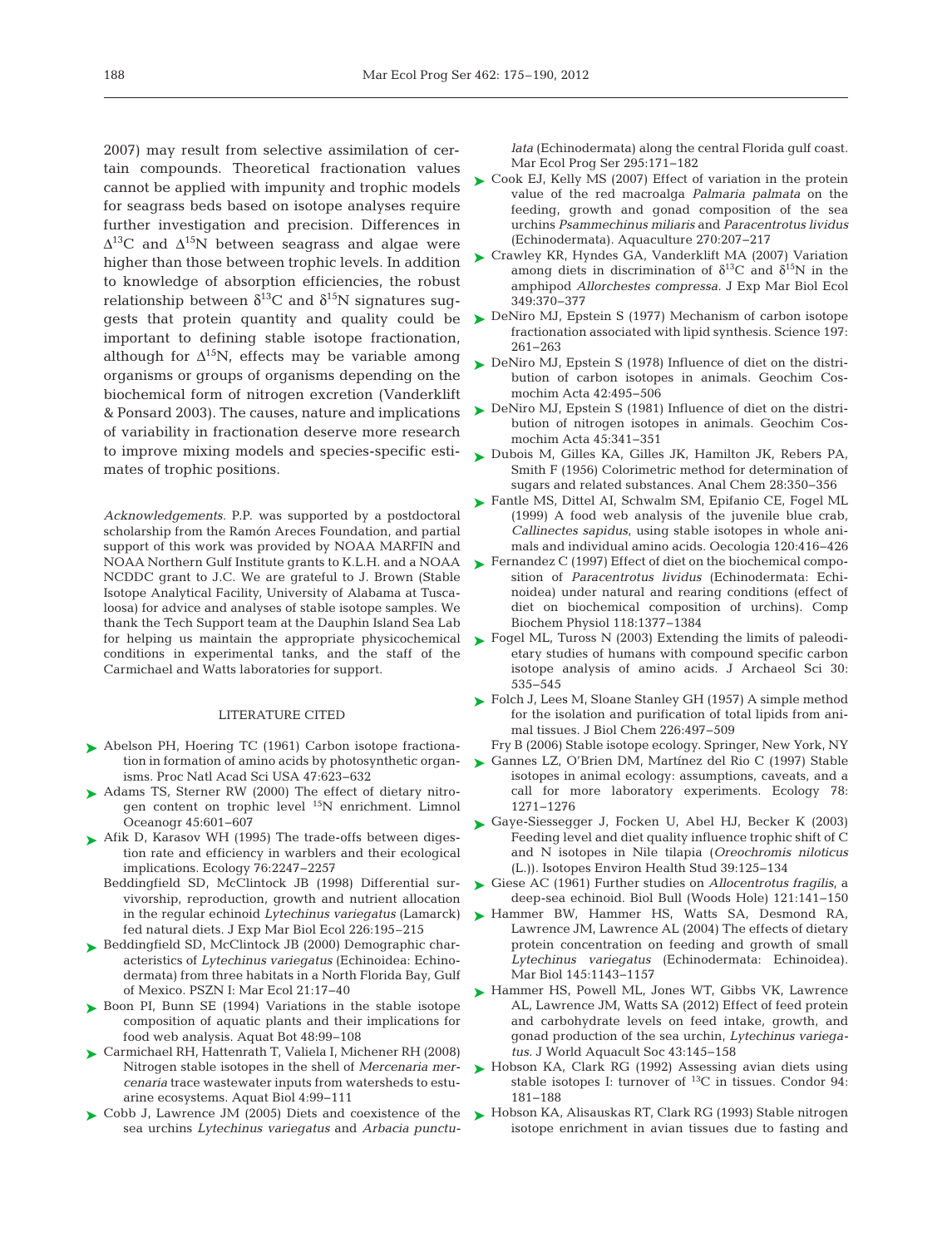diet. Condor 95: 388−394

- $\blacktriangleright$  Högberg P (1997) <sup>15</sup>N natural abundance in soil-plant systems. New Phytol 137: 179−203
- ► Jacquin AG, Donval A, Guillou J, Leyzour S, Deslandes E, Guillou M (2006) The reproductive response of the sea urchins *Paracentrotus lividus* (G.) and *Psammechinus miliaris* (L.) to an hyperproteinated macrophytic diet. J Exp Mar Biol Ecol 339: 43−54
- ▶ Klumpp DW, Nichols PD (1983) Nutrition of the southern sea garfish *Hyporhamphus melanochir*: gut passage rate and daily consumption of two food types and assimilation of seagrass components. Mar Ecol Prog Ser 12:207–216
- Kwak TJ, Zedler JB (1997) Food web analysis of southern ➤ California coastal wetlands using multiple stable isotopes. Oecologia 110: 262−277
	- Lawrence JM, Klinger TS (2001) Digestion in sea urchins. In: Lawrence JM (ed) Edible sea urchins: biology and ecology. Developments in Aquaculture and Fisheries Science, Vol 37. Elsevier Scientific, Amsterdam, p 103−113
- Lepoint G, Nyssen F, Gobert S, Dauby P, Bouquegneau JM ➤ (2000) Relative impact of a seagrass bed and its adjacent epilithic algal community in consumer diets. Mar Biol 136: 513−518
- ► Lowe EF, Lawrence JM (1976) Absorption efficiencies of Lytechinus variegatus (Lamarck) (Echinodermata: Echinoidea) for selected marine plants. J Exp Mar Biol Ecol 21: 223−234
- Mariotti A, Mariotti F, Champigny ML, Amarger N, Moyse A ➤ (1982) Nitrogen isotope fractionation associated with nitrate reductase activity and uptake of  $NO<sub>3</sub><sup>-</sup>$  by pearl millet. Plant Physiol 69: 880−884
- $\blacktriangleright$  McConnaughey T (1989)<sup>13</sup>C and <sup>18</sup>O isotopic disequilibrium in biological carbonates: I. Patterns. Geochim Cosmochim Acta 53: 151−162
- Minagawa M, Wada E (1984) Stepwise enrichment of  $^{15}N$ along food chains: further evidence and the relation between  $\delta^{15}N$  and animal age. Geochim Cosmochim Acta 48: 1135−1140
	- Moore HB, Jutare T, Bauer JC, Jones JA (1963) The biology of *Lytechinus variegatus*. Bull Mar Sci Gulf Carib 13: 23−53
- ▶ Morgan KC, Wright JLC, Simpson FJ (1980) Review of chemical constituents of the red alga *Palmaria palmata* (Dulse). Econ Bot 34: 27−50
- ► Moss JE, Lawrence JM (1972) Changes in carbohydrate, lipid, and protein levels with age and season in the sand dollar *Mellita quinquiesperforata*. J Exp Mar Biol Ecol 8: 225−239
	- O'Brien DM, Boggs CL, Fogel ML (2005) The amino acids used in reproduction by butterflies: a comparative study of dietary sources using compound-specific stable isotope analysis. Physiol Biochem Zool 78:819–827
- ► Oelbermann K, Scheu S (2002) Stable isotope enrichment (δ15N and δ13C) in a generalist predator *(Pardosa lugu*  bris, Araneae: Lycosidae): effects of prey quality. Oecologia 130: 337−344
- ▶ Pearson SF, Levey DJ, Greenberg CH, Martínez del Rio C (2003) Effects of elemental composition on the incorporation of dietary nitrogen and carbon isotopic signatures in an omnivorous songbird. Oecologia 135:516-523
- ► Peduzzi P (1987) Dietary preferences and carbon absorption by two grazing gastropods, *Gibbula urnbillcaris* (Linne) and *Jujubinus striatus* (Linne). PSZN I: Mar Ecol 8: 359−370
- nutritional stress: implications for isotopic analyses of  $\blacktriangleright$  Peterson BJ, Howarth RW, Garritt RH (1985) Multiple stable isotopes used to trace the flow of organic matter in estuarine food webs. Science 227: 1361−1363
	- ► Pinnegar JK, Polunin NVC (1999) Differential fractionation of  $\delta^{13}$ C and  $\delta^{15}$ N among fish tissues: implications for the study of trophic interactions. Funct Ecol 13: 225−231
	- ▶ Post DM (2002) Using stable isotopes to estimate trophic position: models, methods and assumptions. Ecology 83: 703−718
	- ▶ Post DM, Layman CA, Arrington DA, Takimoto G, Quattrochi J, Montaña CG (2007) Getting to the fat of the matter: models, methods and assumptions for dealing with lipids in stable isotope analyses. Oecologia 152: 179−189
	- ► Prado P, Tomas F, Alcoverro T, Romero J (2007) Extensive direct measurements of *Posidonia oceanica* defoliation confirm the importance of herbivory in temperate seagrass meadows. Mar Ecol Prog Ser 340:63-71
	- ► Prado P, Alcoverro T, Romero J (2010) Influence of nutrients in the feeding ecology of seagrass (*Posidonia oceanica* L.) consumers: a stable isotopes approach. Mar Biol 157: 715−724
		- Robbins CT (1993) Wildlife feeding and nutrition, 1st edn. Academic Press, New York, NY
	- ► Robbins CT, Felicetti LA, Sponheimer M (2005) The effect of dietary protein quality on nitrogen isotope discrimination in mammals and birds. Oecologia 144: 534−540
	- ► Robinson TF, Sponheimer M, Roeder BL, Passey B, Cerling TE, Dearing MD, Ehleringer JR (2006) Digestibility and nitrogen retention in llamas and goats fed alfalfa,  $C_3$  grass, and  $C_4$  grass hays. Small Rumin Res 64: 162−168
	- Roth JD, Hobson KA (2000) Stable carbon and nitrogen iso-➤ topic fractionation between diet and tissue of captive red fox: implications for dietary reconstruction. Can J Zool 78: 848−852
	- Rothäusler E, Macaya EC, Molis M, Wahl M, Thiel M (2005) ➤ Laboratory experiments examining inducible defense show variable responses of temperate brown and red macroalgae. Rev Chil Hist Nat 78:603-614
	- Schmidt K, McClelland JW, Mente E, Montoya JP, Atkinson ➤ A, Voss M (2004) Trophic-level interpretation based on  $\delta^{15}$ N values: implications of tissue-specific fractionation and amino acid composition. Mar Ecol Prog Ser 266: 43−58
	- ▶ Sweeting CJ, Barry J, Barnes C, Polunin NVC, Jennings S (2007) Effects of body size and environment on diettissue  $\delta^{15}N$  fractionation in fishes. J Exp Mar Biol Ecol 340: 1−10
	- ► Swift DM, Sikes CS, Wheeler AP (1986) Analysis and function of organic matrix from sea urchin tests. J Exp Zool 240: 65−73
	- Tieszen LL, Boutton TW, Tesdahl KG, Slade NA (1983) Frac-➤ tionation and turnover of stable carbon isotopes in animal tissues: implications for  $\delta^{13}$ C analysis of diet. Oecologia 57: 32−37
	- Tomas F, Álvarez-Cascos D, Turon X, Romero J (2006) ➤ Differential element assimilation by sea urchins *Paracentrotus lividus* in seagrass beds: implications for trophic interactions. Mar Ecol Prog Ser 306: 125−131
	- ► Vadas RL Sr, Beal B, Dowling T, Fegley JC (2000) Experimental field tests of natural algal diets on gonad index and quality in the green sea urchin, *Strongylocentrotus droebachiensis*:a case for rapid summer production in post-spawned animals. Aquaculture 182: 115−135